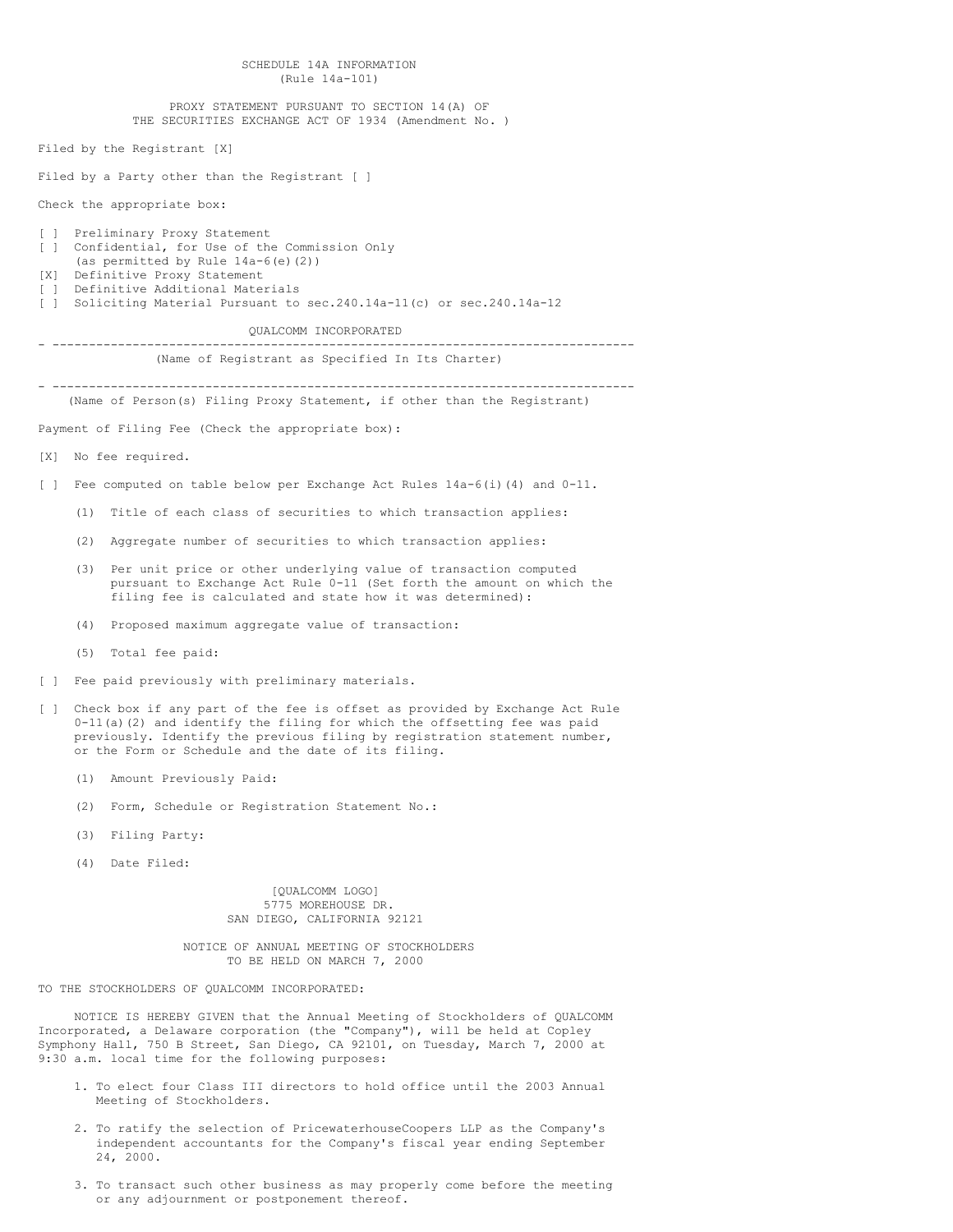The foregoing items of business are more fully described in the Proxy Statement accompanying this Notice.

The Board of Directors has fixed the close of business on January 12, 2000 as the record date for the determination of stockholders entitled to notice of and to vote at this Annual Meeting and at any adjournment or postponement thereof.

By Order of the Board of Directors

/s/ Irwin Mark Jacobs Irwin Mark Jacobs Chairman of the Board San Diego, California and Chief Executive Officer

# January 26, 2000

ALL STOCKHOLDERS ARE CORDIALLY INVITED TO ATTEND THE MEETING IN PERSON. WHETHER OR NOT YOU EXPECT TO ATTEND THE MEETING, PLEASE COMPLETE, DATE, SIGN AND RETURN THE ENCLOSED PROXY AS PROMPTLY AS POSSIBLE IN ORDER TO ENSURE YOUR REPRESENTATION AT THE MEETING. A RETURN ENVELOPE (WHICH IS POSTAGE PREPAID IF MAILED IN THE UNITED STATES) IS ENCLOSED FOR THAT PURPOSE. EVEN IF YOU HAVE GIVEN YOUR PROXY, YOU MAY STILL VOTE IN PERSON IF YOU ATTEND THE MEETING. PLEASE NOTE, HOWEVER, THAT IF YOUR SHARES ARE HELD OF RECORD BY A BROKER, BANK OR OTHER NOMINEE AND YOU WISH TO VOTE AT THE MEETING, YOU WILL NOT BE PERMITTED TO VOTE IN PERSON AT THE MEETING UNLESS YOU FIRST OBTAIN A PROXY ISSUED IN YOUR NAME FROM THE RECORD HOLDER.

> QUALCOMM INCORPORATED 5775 MOREHOUSE DR. SAN DIEGO, CALIFORNIA 92121

PROXY STATEMENT FOR ANNUAL MEETING OF STOCKHOLDERS MARCH 7, 2000

#### INFORMATION CONCERNING SOLICITATION AND VOTING

#### GENERAL

The enclosed proxy is solicited on behalf of the Board of Directors of QUALCOMM Incorporated, a Delaware corporation (the "Company"), for use at the Annual Meeting of Stockholders to be held on Tuesday, March 7, 2000, at 9:30 a.m. local time (the "Annual Meeting"), or at any adjournment or postponement thereof, for the purposes set forth herein and in the accompanying Notice of Annual Meeting. The Annual Meeting will be held at Copley Symphony Hall, 750 B Street, San Diego, CA 92101. The Company intends to mail this proxy statement and accompanying proxy card on or about January 26, 2000 to all stockholders entitled to vote at the Annual Meeting.

# SOLICITATION

The Company will bear the entire cost of solicitation of proxies including preparation, assembly, printing and mailing of this proxy statement, the proxy card and any additional information furnished to stockholders. Copies of solicitation materials will be furnished to banks, brokerage houses, fiduciaries and custodians holding in their names shares of Common Stock beneficially owned by others to forward to such beneficial owners. The Company may reimburse persons representing beneficial owners of Common Stock for their costs of forwarding solicitation materials to such beneficial owners. Original solicitation of proxies by mail may be supplemented by telephone, telegram or personal solicitation by directors, officers or other regular employees of the Company or, at the Company's request, D.F. King & Co., Inc., a professional proxy solicitation firm. No additional compensation will be paid to directors, officers or other regular employees for such services, but D.F. King & Co., Inc. will be paid its customary fee, estimated to be about \$10,000, if it renders solicitation services.

#### VOTING RIGHTS AND OUTSTANDING SHARES

Only holders of record of Common Stock at the close of business on January 12, 2000 (the "Record Date") will be entitled to notice of and to vote at the Annual Meeting. At the close of business on the Record Date, the Company had outstanding and entitled to vote 702,838,854 shares of Common Stock.

Each holder of record of Common Stock on such date will be entitled to one vote for each share held on all matters to be voted upon. With respect to the election of directors, stockholders may exercise cumulative voting rights. Under cumulative voting, each holder of Common Stock will be entitled to four votes for each share held. Each stockholder may give one candidate, who has been nominated prior to voting, all the votes such stockholder is entitled to cast or may distribute such votes among as many such candidates as such stockholder chooses. However, no stockholder will be entitled to cumulate votes unless the candidate's name has been placed in nomination prior to the voting and at least one stockholder has given notice at the meeting, prior to the voting, of his or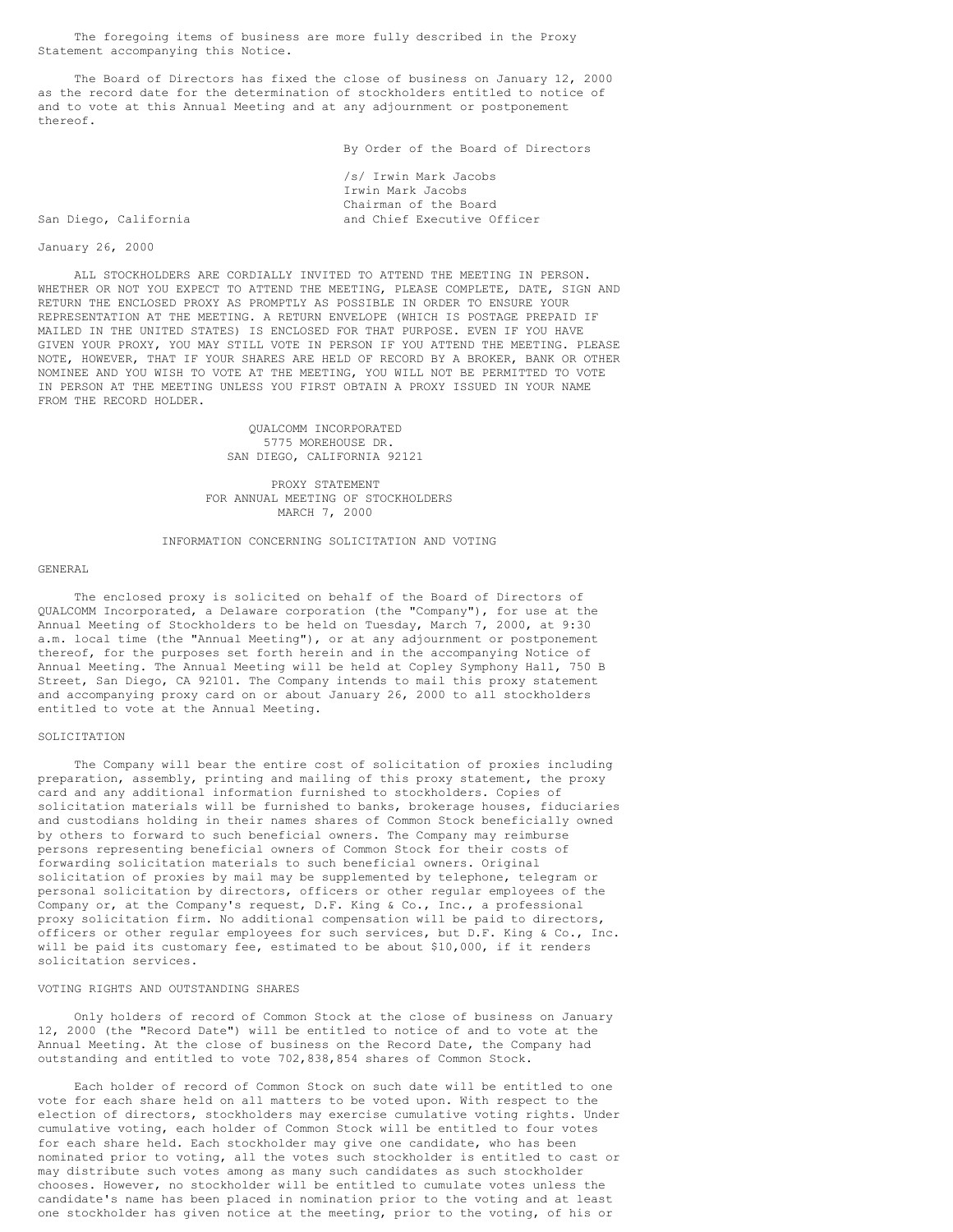her intention to cumulate votes. Unless the proxyholders are otherwise instructed, stockholders, by means of the accompanying proxy, will grant the proxyholders discretionary authority to cumulate votes.

All votes will be tabulated by the inspector of election appointed for the meeting, who will separately tabulate affirmative and negative votes, abstentions and broker non-votes. Abstentions will be counted towards the tabulation of votes cast on proposals presented to the stockholders and will have the same effect as

negative votes. Broker non-votes are counted towards a quorum but are not counted for any purpose in determining whether a matter has been approved.

#### REVOCABILITY OF PROXIES

Any person giving a proxy pursuant to this solicitation has the power to revoke it at any time before it is voted. It may be revoked by filing with the secretary of the Company at the Company's principal executive offices, 5775 Morehouse Dr., San Diego, California 92121-1714, a written notice of revocation or a duly executed proxy bearing a later date, or it may be revoked by attending the meeting and voting in person. Attendance at the meeting will not, by itself, revoke a proxy.

#### STOCKHOLDER PROPOSALS

The deadline for submitting a stockholder proposal for inclusion in the Company's proxy statement and form of proxy for the Company's 2001 Annual Meeting of Stockholders pursuant to Rule 14a-8, "Shareholder Proposals," of the Securities and Exchange Commission (the "SEC") is September 29, 2000. The deadline for submitting a stockholder proposal or a nomination for director that is not to be included in such proxy statement and proxy is also September 29, 2000. Stockholders are also advised to review the Company's Bylaws, which contain additional advance notice requirements, including requirements with respect to advance notice of stockholder proposals and director nominations.

#### PROPOSAL 1

## ELECTION OF DIRECTORS

The Company's Restated Certificate of Incorporation and Bylaws provide that the Board of Directors shall be divided into three classes, with each class having a three-year term. Directors are assigned to each class in accordance with a resolution or resolutions adopted by the Board of Directors, each class consisting, as nearly as possible, of one-third the total number of directors. Vacancies on the Board of Directors resulting from death, resignation, disqualification, removal or other causes may be filled by either the affirmative vote of the holders of a majority of the then-outstanding shares or by the affirmative vote of a majority of the remaining directors then in office, even if less than a quorum of the Board of Directors. Newly created directorships resulting from any increase in the number of directors may, unless the Board of Directors determines otherwise, be filled only by the affirmative vote of the directors then in office, even if less than a quorum of the Board of Directors. A director elected by the Board of Directors to fill a vacancy (including a vacancy created by an increase in the number of directors) shall serve for the remainder of the full term of the class of directors in which the vacancy occurred and until such director's successor is elected and qualified.

The Company's Restated Certificate of Incorporation provides that the number of directors which shall constitute the whole Board of Directors shall be fixed exclusively by one or more resolutions adopted from time to time by the Board of Directors. The authorized number of directors is currently set at thirteen. Four seats on the Board of Directors, currently held by Richard C. Atkinson, Diana Lady Dougan, Peter M. Sacerdote and Marc I. Stern, have been designated as Class III Board seats, with the term of the directors occupying such seats expiring as of the Annual Meeting.

Each of the nominees for election to this class, except for Ambassador Dougan who was appointed by the Board of Directors in December 1998, is currently a Board member of the Company who was previously elected by the stockholders. If elected at the Annual Meeting, each of the four nominees would serve until the 2003 Annual Meeting and until his or her successor is elected and has qualified, or until such director's earlier death, resignation or removal.

If no stockholder has exercised cumulative voting rights, the directors will be elected by a plurality of the votes of the shares present in person or represented by proxy at the meeting and entitled to vote on the election of directors. If a stockholder has exercised cumulative voting rights, the four candidates receiving the highest number of affirmative votes of the shares entitled to be voted for such directors will be elected directors of the Company. Shares represented by executed proxies will be voted, if authority to do so is not withheld, for the

 $\mathcal{P}$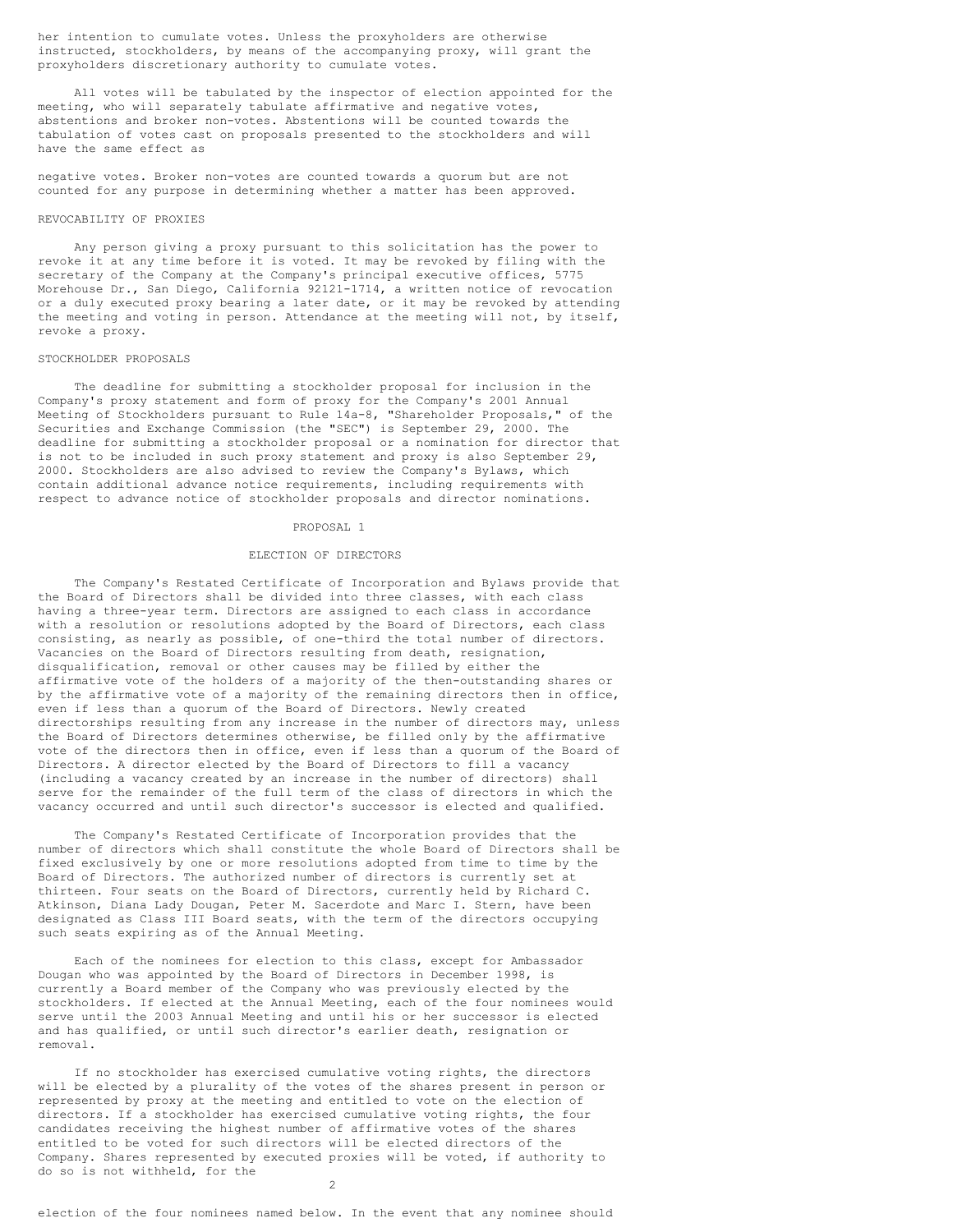be unavailable for election as a result of an unexpected occurrence, such shares will be voted for the election of such substitute nominee as the Board of Directors may propose. Each person nominated for election has agreed to serve if elected, and the Board of Directors has no reason to believe that any nominee will be unable to serve.

Set forth below is biographical information for each person nominated and each person whose term of office as a director will continue after the Annual Meeting.

# NOMINEES FOR ELECTION FOR A THREE-YEAR TERM EXPIRING AT THE 2003 ANNUAL MEETING

## RICHARD C. ATKINSON

Richard C. Atkinson, age 70, became a Director of the Company in January 1991. Dr. Atkinson has been serving as the president of the University of California since October 1995. Prior to that time, he served as chancellor of the University of California at San Diego since 1980. Dr. Atkinson joined the board of directors of Cubic Corporation, an electronic products company, in May 1999. Dr. Atkinson is a former director of the National Science Foundation, past president of the American Association for the Advancement of Science and former chair of the Association of American Universities. He is one of the founders of Computer Curriculum Corporation. He is a member of the National Academy of Sciences, the Institute of Medicine, the National Academy of Education and the American Philosophical Society. Dr. Atkinson holds a Ph.D. degree from Indiana University and a Ph.B. degree from the University of Chicago.

#### DIANA LADY DOUGAN

Diana Lady Dougan, age 57, became a Director of the Company in December 1998. Ambassador Dougan is senior advisor and international communications studies chair of the Center for Strategic and International Studies and chairwoman of the Cyber Century Forum. She has served in senior policy and management positions for more than three decades, including appointments by both Republican and Democratic presidents in senate-confirmed positions. From 1982 to 1988, as the first statutory U.S. coordinator for International Communications and Information Policy, Ambassador Dougan spearheaded international negotiations and policies involving telecom, broadcast, and information technology services on behalf of 14 federal agencies and served administratively as assistant secretary of state and holds the permanent rank of ambassador. Early in her career, Ambassador Dougan was the first CATV marketing director for Time, Inc. and an award-winning TV producer. In addition to earning undergraduate degrees in industrial psychology and English from the University of Maryland, Ambassador Dougan's studies also include economics at the University of Utah and the Advanced Management Program at Harvard University.

## PETER M. SACERDOTE

Peter M. Sacerdote, age 62, became a Director of the Company in October 1989. Mr. Sacerdote has been an advisory director of Goldman, Sachs & Co. since May 1999 where he also serves as chairman of its Investment Committee. In the five years prior to that time, he served as a limited partner of Goldman, Sachs Group, L.P. He also serves as a director of AMF Group, Inc., a bowling center operator and equipment manufacturer, and Franklin Resources, Inc., a mutual fund management company. He received his B.E.E. degree from Cornell University and an M.B.A. degree from the Harvard Graduate School of Business Administration.

## MARC I. STERN

Marc I. Stern, age 55, became a Director of the Company in February 1994. He has been with the TCW Group, Inc., an asset management firm, since March 1990 and has served as its president since May 1992. From December 1988 to March 1990, Mr. Stern served as president and a director of SunAmerica, Inc., a financial services company. Prior to joining SunAmerica, Mr. Stern was managing director and chief administrative officer of The Henley Group, Inc., a diversified manufacturing company, from May 1986 to December 1988. From September 1985 to May 1986, he was senior vice president of Allied-Signal Inc., a diversified manufacturing company. Mr. Stern is the non-executive chairman of Apex Mortgage Capital, Inc.,

3

a financial services company, and chairman of TCW Galileo Funds, Inc., a registered investment company. He received a B.A. degree from Dickinson College, an M.A. degree from the Columbia University Graduate School of Public Law and Government and a J.D. degree from the Columbia University School of Law.

# THE BOARD OF DIRECTORS RECOMMENDS A VOTE IN FAVOR OF EACH NAMED NOMINEE.

DIRECTORS CONTINUING IN OFFICE UNTIL THE 2001 ANNUAL MEETING

# IRWIN MARK JACOBS

Irwin Mark Jacobs, age 66, one of the founders of the Company, has served as chairman of the Board of Directors and chief executive officer of the Company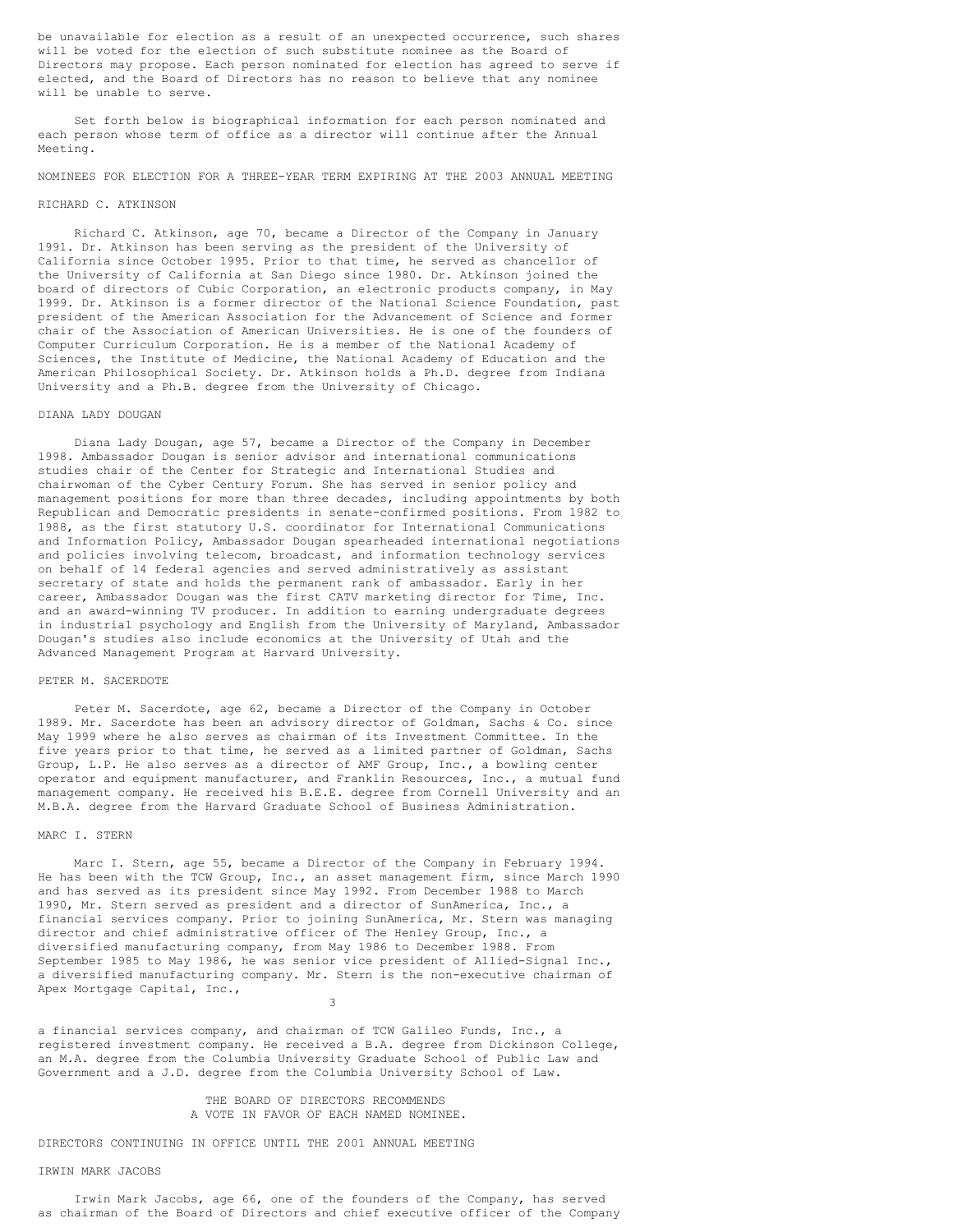since it began operations in July 1985. He also held the title of president prior to May 1992. Before joining the Company, Dr. Jacobs was executive vice president and a director of M/A-COM, Inc., a telecommunications company. From October 1968 to April 1985, Dr. Jacobs held various executive positions at LINKABIT (M/A-COM LINKABIT after August 1980), a company he co-founded. During most of his period of service with LINKABIT, he was chairman, president and chief executive officer and was at all times a director. Dr. Jacobs received his B.E.E. degree from Cornell University and his M.S. and Sc.D. degrees from the Massachusetts Institute of Technology ("MIT"). He is a member of the National Academy of Engineering and was awarded the National Medal of Technology in 1994.

#### ANDREW J. VITERBI

Andrew J. Viterbi, age 64, one of the founders of the Company, has served as vice-chairman of the Board of Directors since it began operations in July 1985. From July 1985 through July 1996 he also served as the Company's chief technical officer. From July 1983 to April 1985, Dr. Viterbi was senior vice president and chief scientist of M/A-COM, Inc., a telecommunications company. From October 1968 to April 1985, Dr. Viterbi held various executive positions at LINKABIT (M/A-COM LINKABIT after August 1980), a company he co-founded, and served as president of the M/A-COM LINKABIT subsidiary of M/A-COM, Inc. During most of his period of service with LINKABIT, he was vice-chairman and was at all times a director. Dr. Viterbi received his B.S. and M.S. degrees in electrical engineering from MIT and his Ph.D. degree from the University of Southern California. He is a member of the National Academy of Engineering, the National Academy of Sciences and the President's Information Technology Advisory Committee.

#### ADELIA A. COFFMAN

Adelia A. Coffman, age 47, one of the founders of the Company, has served as a Director of the Company from July 1985 to February 1989 and since January 1992. She also served as chief financial officer of the Company from July 1985 until April 1994 and held the titles of vice president and senior vice president at the Company during that time. Ms. Coffman currently provides financial consulting services and is also active in Oregon Diverse Industries, LLC, a real estate investment and development company of which she is an owner. From July 1970 until July 1985, Ms. Coffman held various positions at LINKABIT and M/A-COM LINKABIT. Prior to joining the Company, Ms. Coffman was controller of M/A-COM LINKABIT. Ms. Coffman received her B.S. degree in business from San Diego State University.

## NEIL KADISHA

Neil Kadisha, age 45, became a Director of the Company in August 1988. Prior to that date, he served as chairman of the board and chief executive officer of Omninet Corporation. In 1981, Mr. Kadisha founded GNC Industries, Inc./Stadco, an aerospace and aircraft component manufacturer, where he is currently serving as chief executive officer. In 1989, Mr. Kadisha founded Texollini, Inc., a manufacturer of stretch fabric, where he currently serves as chairman of the board. In 1999, Mr. Kadisha became a director of AirSwitch Corporation, a company engaged in the development of high-speed Internet access technology. Mr. Kadisha's academic background is in industrial management and economics from Manchester, England.

4

# DIRECTORS CONTINUING IN OFFICE UNTIL THE 2002 ANNUAL MEETING

## ROBERT E. KAHN

Robert E. Kahn, age 61, became a Director of the Company in February 1997. Dr. Kahn is chairman, chief executive officer and president of the Corporation for National Research Initiatives, which he founded in 1986. From 1972 to 1985, he was employed at the U.S. Defense Advanced Research Projects Agency, where his last position was director of the Information Processing Techniques Office. From 1966 to 1972, Dr. Kahn was a senior scientist with Bolt Beranek and Newman, where he was responsible for the system design of the Arpanet, the first packet-switched network. Dr. Kahn, who is a member of the National Academy of Engineering, has received numerous awards for his pioneering work on the Internet for which he received the 1997 National Medal of Technology. Dr. Kahn received a B.E.E. degree from the City College of New York and M.A. and Ph.D. degrees from Princeton University.

#### JEROME S. KATZIN

Jerome S. Katzin, age 81, became a Director of the Company in November 1987. From 1953 until his retirement in 1990, Mr. Katzin was engaged in investment banking with Kuhn Loeb & Co. and successor firms. He is a director of the Coastal Corporation, an oil and gas business. Mr. Katzin is a graduate of the University of Chicago and has a J.D. degree from the University of Chicago Law School. He served on the legal staff of the U.S. Securities and Exchange Commission from 1941 to 1953 and held the position of director of the Division of Public Utilities. He is a member of the Board of Overseers of the University of California at San Diego, is a trustee of the San Diego Foundation, and was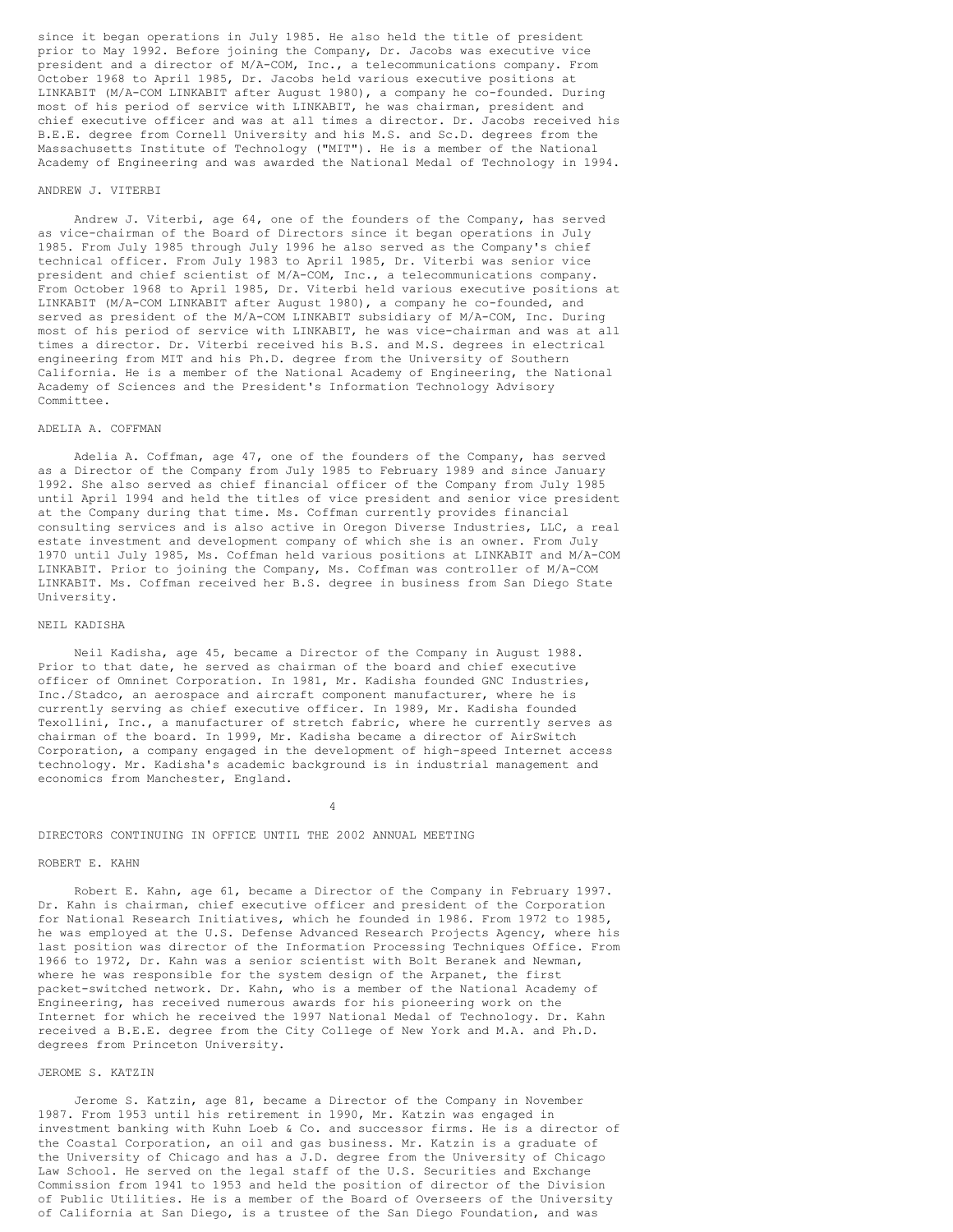# formerly a trustee and President of the U.C. San Diego Foundation.

#### DUANE A. NELLES

Duane A. Nelles, age 56, a certified public accountant, became a Director of the Company in August 1988. Mr. Nelles has also served on the board of directors of WFS Financial Inc., an automotive finance company, since July 1995. He has been in the personal investment business since 1987. Prior to that time, Mr. Nelles was a partner in the international public accounting firm of Coopers & Lybrand, L.L.P., which he joined in 1968 after receiving his M.B.A. degree from the University of Michigan.

# FRANK SAVAGE

Frank Savage, age 61, became a Director of the Company in February 1996. He has served as chairman of Alliance Capital Management International and a director of Alliance Capital Management Corporation since July 1993. He also served as senior vice president of The Equitable Life Assurance Society of the United States from February 1988 until March 1996. Alliance Capital is an investment management subsidiary of The Equitable Life Assurance Society. He was the chairman of Equitable Capital Management Corporation, an Equitable Life investment management subsidiary, from April 1992 until it merged with Alliance Capital in July 1993. From December 1970 to July 1985 he held various positions with Equitable Life including investment officer and vice president. Mr. Savage is a director of Lockheed Martin Corporation, an aero-technology corporation, Lyondell Chemical Company, a chemical company, ENRON Corporation, an energy company, Essence Communications, Inc., a media company and The Johns Hopkins and Howard Universities. He received a B.A. degree from Howard University, an M.A. degree from The Johns Hopkins University Nitze School of Advanced International Studies and an honorary doctorate degree in humane letters from Hofstra University.

## BRENT SCOWCROFT

Brent Scowcroft, age 74, became a Director of the Company in December 1994. General Scowcroft is the president of The Scowcroft Group, Inc., an international business consulting firm he founded in June 1994. He is also the president of the Forum for International Policy, a non-profit organization that he founded in 1993 that promotes American leadership and foreign policy. He served as assistant to the president for national security affairs for President Bush from January 1989 until January 1993; he also held that position for 5

President Ford during his term. A retired U.S. Air Force lieutenant general, General Scowcroft served in numerous national security posts in the Pentagon and the White House prior to his appointments as assistant to the president for national security affairs. Currently, General Scowcroft serves as a director of Devon Energy, an oil and gas company and Pennzoil-Quaker State, an automotive consumer car care company. He received his B.S. degree from West Point and M.A. and Ph.D. degrees from Columbia University.

## BOARD COMMITTEES AND MEETINGS

During the fiscal year ended September 26, 1999, the Board of Directors held thirteen meetings. The Board has an Audit Committee, a Compensation Committee, a Nominating Committee and a Stock Option Committee.

The Audit Committee meets at least quarterly with the Company's management and independent accountants to, among other things, review the results of the annual audit and quarterly reviews and discuss the financial statements, recommend to the Board the independent accountants to be retained and receive and consider the accountants' comments as to controls, adequacy of staff and management performance and procedures in connection with audit and financial controls. The Audit Committee, which as of the end of fiscal 1999 was composed of Messrs. Nelles (Committee Chairman), Kadisha and Katzin and Ms. Coffman, met seven times during such fiscal year.

The Compensation Committee makes recommendations concerning salaries and incentive compensation, administers and approves stock offerings under the Company's 1991 Employee Stock Purchase Plan and the 1996 Non-Qualified Employee Stock Purchase Plan, administers the Company's 1991 Stock Option Plan (the "Option Plan") and otherwise determines compensation levels and performs such other functions regarding compensation as the Board may delegate. The Compensation Committee, which as of the end of fiscal 1999 was composed of Messrs. Katzin (Committee Chairman), Nelles and Stern and Ambassador Dougan, met five times during such fiscal year.

The Nominating Committee interviews, evaluates, nominates and recommends individuals for membership on the Company's Board of Directors and committees thereof. The Company's Bylaws provide for procedures for consideration of nominees recommended by stockholders. Effective February 1998, the Nominating Committee included Ms. Coffman (Committee Chairman) and Messrs. Kadisha and Sacerdote and, effective February 1999, was reconstituted to consist of Messrs. Scowcroft (Committee Chairman), Kahn, Katzin, Nelles and Savage. The Nominating Committee met once during fiscal 1999. The Committee met in late September 1999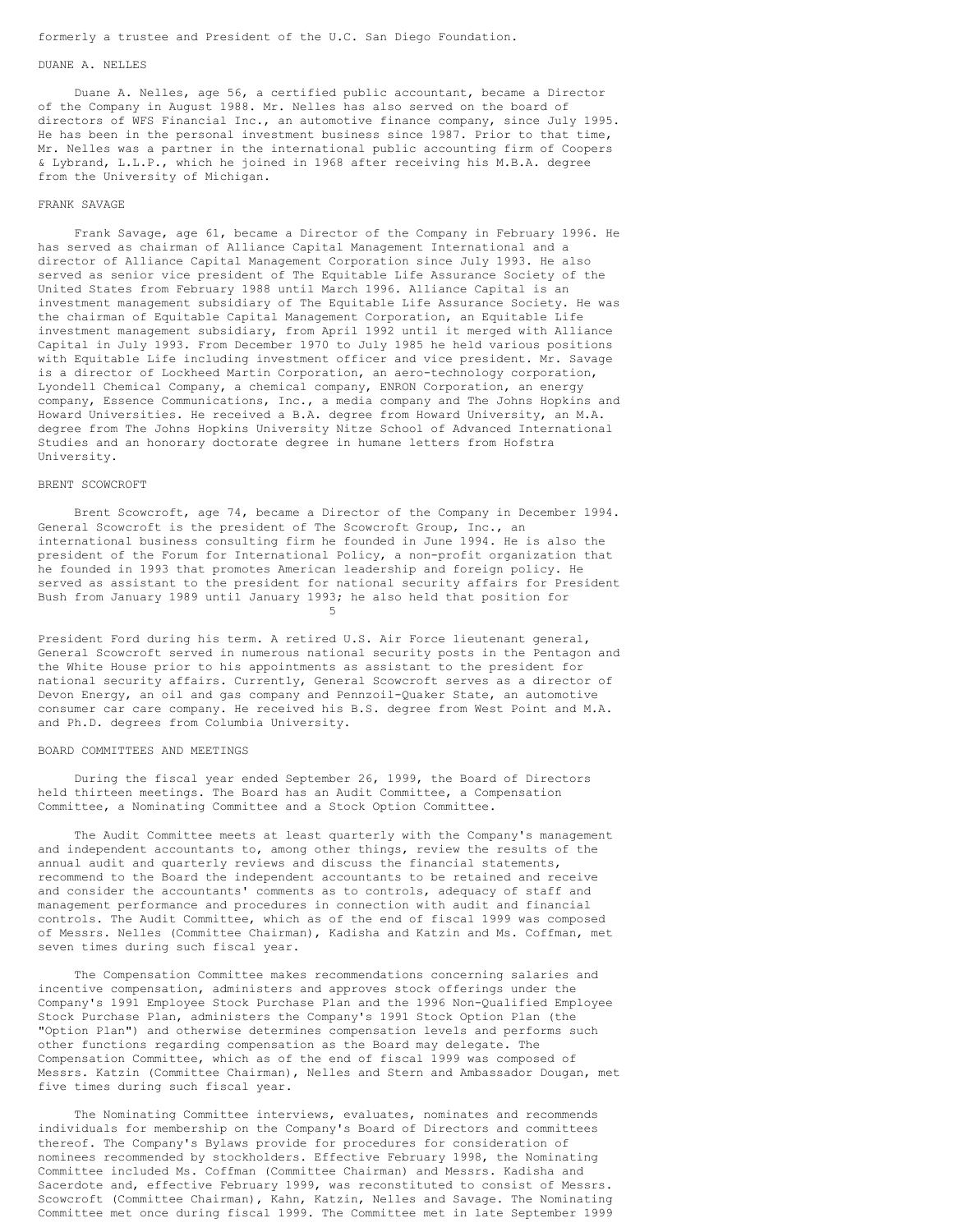to recommend the nomination of the Class III Director nominees to the Board of Directors, subject to stockholder approval, as further discussed in Proposal 1.

The Stock Option Committee administers and awards stock options to employees and consultants (other than with respect to directors and executive officers of the Company) under the Option Plan. The Stock Option Committee, which as of the end of fiscal 1999 was composed of Messrs. Nelles (Committee Chairman), Jacobs and Viterbi, met two times during such fiscal year.

During the fiscal year ended September 26, 1999, each Board member attended at least 75% of the aggregate of the meetings of the Board and of the committees on which he or she served and held during the period for which he or she was a Board or Committee member, respectively.

## PROPOSAL 2

#### RATIFICATION OF SELECTION OF INDEPENDENT ACCOUNTANTS

The Board of Directors has selected PricewaterhouseCoopers LLP as the Company's independent accountants for the fiscal year ending September 24, 2000 and has further directed that management submit the selection of independent accountants for ratification by the stockholders at the Annual Meeting. PricewaterhouseCoopers LLP has audited the Company's financial statements since the Company commenced operations in 1985. Representatives of PricewaterhouseCoopers LLP are expected to be present at the

6

Annual Meeting, will have an opportunity to make a statement if they so desire and will be available to respond to appropriate questions.

Stockholder ratification of the selection of PricewaterhouseCoopers LLP as the Company's independent accountants is not required by the Company's Bylaws or otherwise. However, the Board is submitting the selection of PricewaterhouseCoopers LLP to the stockholders for ratification as a matter of good corporate practice. If the stockholders fail to ratify the selection, the Board and the Audit Committee will reconsider whether or not to retain that firm. Even if the selection is ratified, the Board and the Audit Committee in their discretion may direct the appointment of a different independent accounting firm at any time during the year if they determine that such a change would be in the best interests of the Company and its stockholders.

The affirmative vote of the holders of a majority of the shares present in person or represented by proxy and entitled to vote at the meeting will be required to ratify the selection of PricewaterhouseCoopers LLP. Abstentions will be counted toward the tabulation of votes cast on this Proposal 2 and will have the same effect as negative votes. Broker non-votes are counted towards a quorum, but are not counted for any purpose in determining whether this matter has been ratified.

> THE BOARD OF DIRECTORS RECOMMENDS A VOTE IN FAVOR OF PROPOSAL 2.

SECURITY OWNERSHIP OF CERTAIN BENEFICIAL OWNERS AND MANAGEMENT

The following table sets forth certain information regarding the ownership of the Company's Common Stock as of December 24, 1999 (as adjusted for the four-for-one split of the Company's Common Stock effected in December 1999 (the "Stock Split")), by: (i) each director and nominee for director; (ii) each of the executive officers of the Company named in the Summary Compensation Table under "Compensation of Executive Officers" (the "Named Executive Officers"); (iii) all executive officers and directors of the Company as a group; and (iv) all those known by the Company to be beneficial owners of more than five percent of its Common Stock.

<TABLE> <CAPTION>

|                          | BENEFICIAL OWNERSHIP(1) |                     |  |  |
|--------------------------|-------------------------|---------------------|--|--|
| BENEFICIAL OWNER         | NUMBER OF<br>SHARES     | PERCENT OF<br>TOTAL |  |  |
| $<$ S $>$                | <<                      | < <sub></sub>       |  |  |
|                          | 24,826,516              | 3.54%               |  |  |
| Steven R. Altman(3)      | 158,834                 | $\star$             |  |  |
|                          | 721,480                 | $\star$             |  |  |
| Anthony S. Thornley(14)  | 581,120                 | $\star$             |  |  |
| Andrew J. Viterbi(5)(14) | 9.528.984               | 1.37%               |  |  |
|                          | 1,796,256               | $\star$             |  |  |
|                          | 981,300                 | $\star$             |  |  |
|                          | 48,000                  | $\star$             |  |  |
|                          | 9,199,568               | 1.32%               |  |  |
|                          | 128,000                 | $\star$             |  |  |
| Jerome S. Katzin(9)(14)  | 1,792,672               | $\star$             |  |  |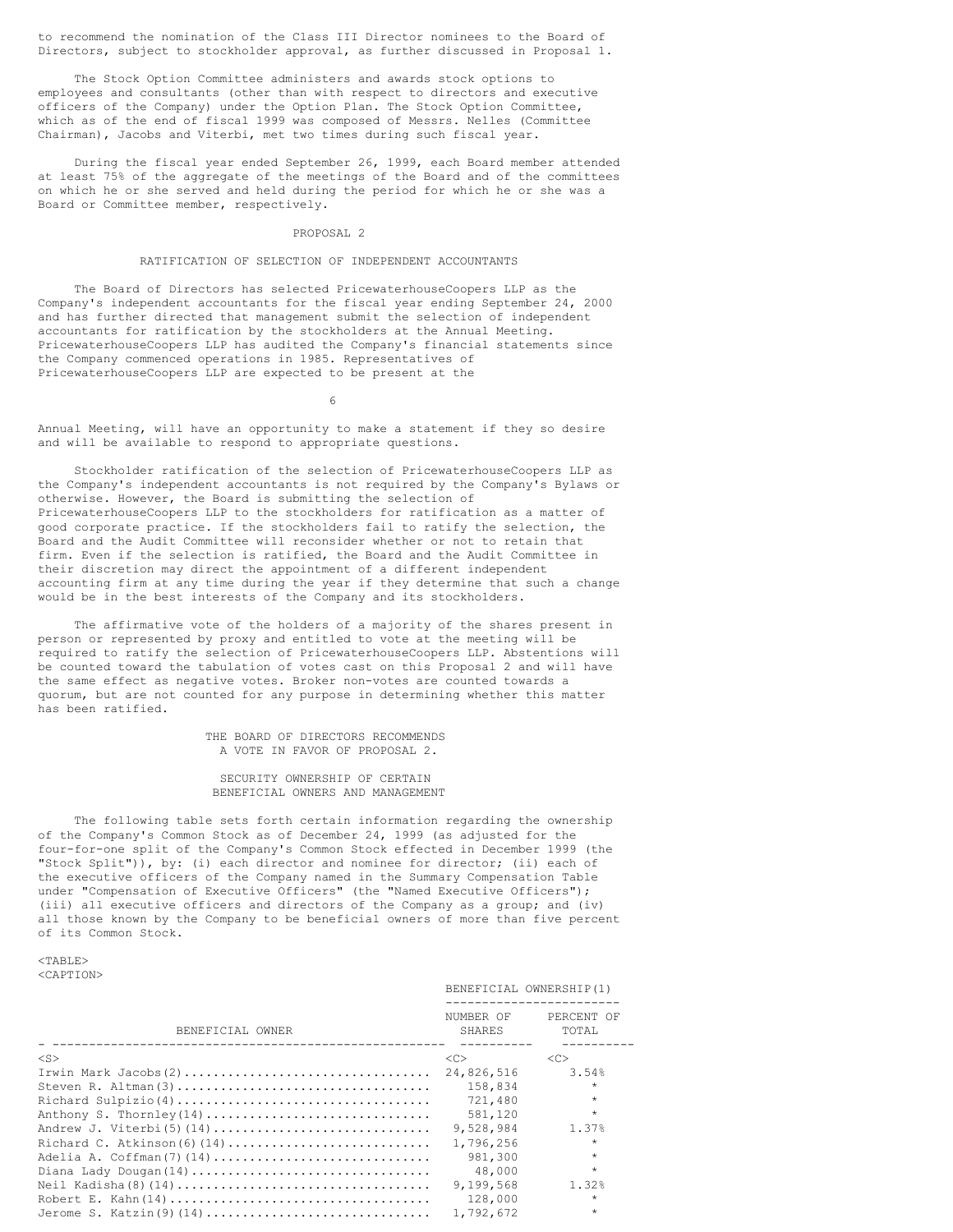|                                                     | 332,000 | $\star$ |
|-----------------------------------------------------|---------|---------|
|                                                     | 848,000 | $\star$ |
|                                                     | 148,000 | $\star$ |
|                                                     | 536,992 | $\star$ |
|                                                     | 544,000 | $\star$ |
| All Executive Officers and Directors as a Group (21 |         |         |
|                                                     |         | 8.54%   |
| $\langle$ /TABLE>                                   |         |         |

7

- --------------- \* Less than one percent.
- (1) This table is based upon information supplied by officers, directors and principal stockholders and Schedules 13D and 13G filed with the SEC. Unless otherwise indicated in the footnotes to this table and subject to community property laws where applicable, the Company believes that each of the stockholders named in this table has sole voting and investment power with respect to the shares indicated as beneficially owned. Applicable percentages are based on 696,162,088 shares outstanding on December 24, 1999, adjusted as required by rules promulgated by the SEC and adjusted to give effect to the Stock Split.
- (2) Includes 19,606,672 shares held in family trusts and 118,720 shares held in trust for the benefit of relatives. Also includes 5,101,124 shares issuable upon exercise of options exercisable within 60 days of December 24, 1999 of which 62,600 shares are held in trusts for the benefit of Dr. Jacobs and his spouse.
- (3) Includes 18,136 shares held by Mr. Altman's spouse. Also includes 81,968 shares issuable upon exercise of options exercisable within 60 days of December 24, 1999 of which 1,968 shares are held in trusts for the benefit of Mr. Altman's children for which Mr. Altman's spouse is the trustee.
- (4) Includes 17,080 shares held in family trusts and 8,400 shares held for the benefit of Mr. Sulpizio's children. Also includes 696,000 shares issuable upon exercise of options exercisable within 60 days of December 24, 1999 of which 44,000 shares are held in trusts for the benefit of Mr. Sulpizio's children for which Mr. Sulpizio's spouse is the trustee.
- (5) Includes 9,221,904 shares held in family trusts.
- (6) Includes 84,000 shares held in a foundation of which Dr. Atkinson disclaims beneficial ownership. Also includes 783,616 shares held in family trusts, 408,000 shares held in a pension plan trust for the benefit of employees of a business operated by Dr. Atkinson and 32,640 shares held in trust for the benefit of relatives.
- (7) Includes 693,300 shares held in family trusts.
- (8) Includes 2,400,000 shares held in family trusts and 80,000 shares held in trusts for which Mr. Kadisha is the trustee and disclaims beneficial ownership.
- (9) Includes 16,000 shares held in a foundation of which Mr. Katzin disclaims beneficial ownership. Also includes 1,172,128 shares held in family trusts and 220,544 shares held in trust for the benefit of Mr. Katzin's grandchildren of which Mr. Katzin's wife is the trustee.
- (10) Includes 4,000 shares held by Mr. Nelles' children.
- (11) Includes 160,000 shares held in a foundation of which Mr. Sacerdote disclaims beneficial ownership.
- (12) Includes 16,000 shares held in family trusts.
- (13) Includes 496 shares held in family trusts, 56,848 shares held for the benefit of executive officers' children, 104,000 shares held in a charitable remainder trust and 45,360 shares held in trust for the benefit of an executive officer. Also includes 19,400 shares issuable upon exercise of options exercisable within 60 days of December 24, 1999 which are held in trusts for the benefit of an executive officer.
- (14) Includes shares issuable upon exercise of options exercisable within 60 days of December 24, 1999 as follows: Mr. Thornley, 571,000 shares; Dr. Viterbi, 264,000 shares; Dr. Atkinson, 488,000 shares; Ms. Coffman, 288,000 shares; Ambassador Dougan, 48,000 shares; Mr. Kadisha, 528,000 shares; Dr. Kahn, 128,000 shares; Mr. Katzin, 384,000 shares; Mr. Nelles, 248,000 shares; Mr. Sacerdote, 528,000 shares; Mr. Savage, 128,000 shares; Mr. Scowcroft, 496,000 shares; Mr. Stern, 528,000 shares; all directors and executive officers as a group, 12,291,492 shares.

COMPLIANCE WITH SECTION 16(a) OF THE SECURITIES EXCHANGE ACT OF 1934, AS AMENDED (THE "EXCHANGE ACT")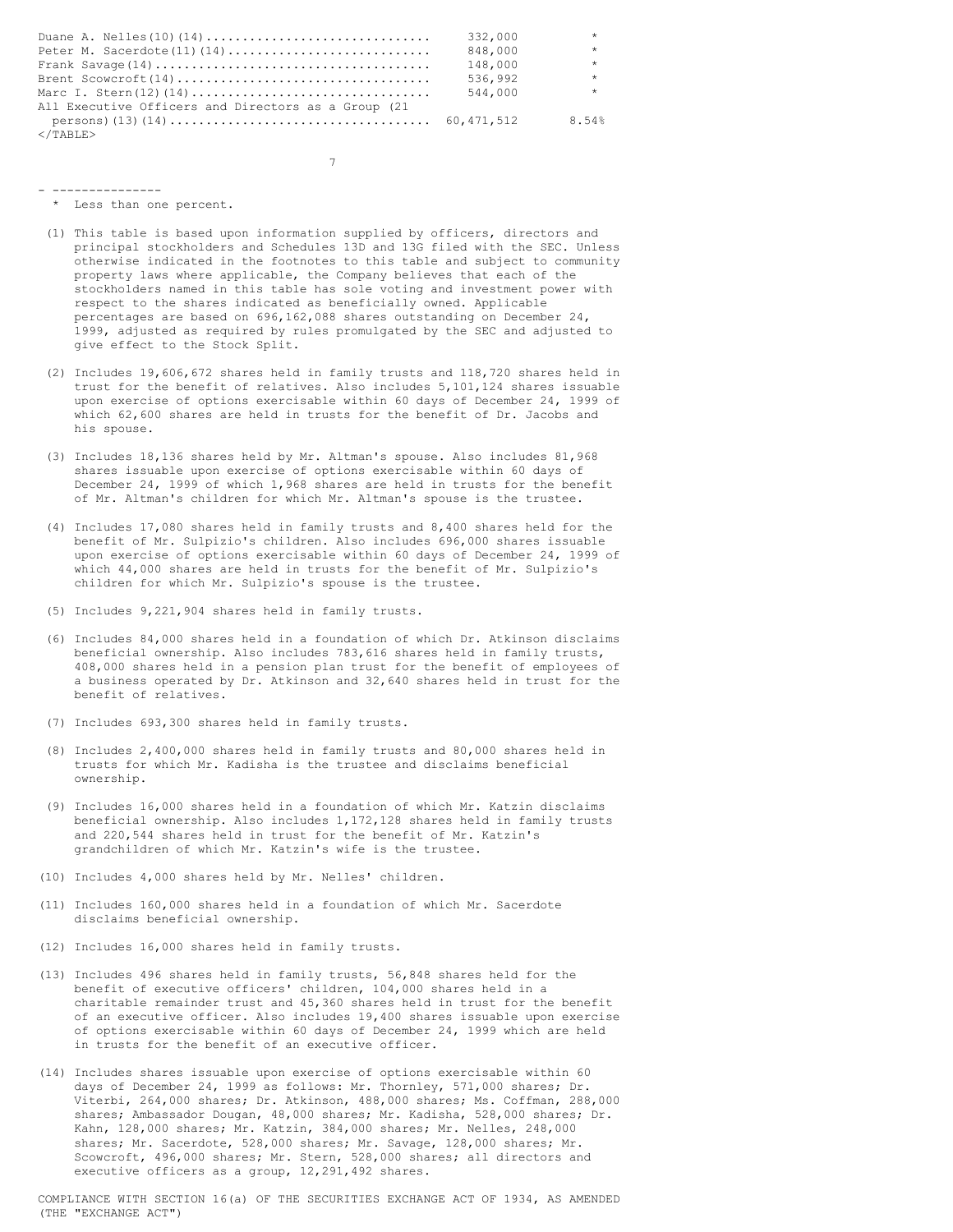Section 16(a) of the Exchange Act requires the Company's directors and executive officers, and persons who own more than ten percent of a registered class of the Company's equity securities, to file with the SEC initial reports of ownership and reports of changes in ownership of Common Stock and other equity securities

8

of the Company. Officers, directors and greater-than-ten-percent stockholders are required by SEC regulations to furnish the Company with copies of all Section 16(a) forms they file.

To the Company's knowledge, based solely on a review of the copies of such reports furnished to the Company and written representations that no other reports were required, during the fiscal year ended September 26, 1999, all Section 16(a) filing requirements applicable to its officers, directors and greater-than-ten-percent beneficial owners were complied with.

#### EXECUTIVE COMPENSATION

## COMPENSATION OF DIRECTORS

Each Non-Employee Director of the Company receives (i) a fee of \$1,000 for each Board or Board Committee meeting attended, (ii) a fee of \$500 for each Board or Board Committee meeting in which such director participates by telephone, and (iii) except for the Nominating Committee, a fee of \$2,500 per annum for the Chairperson of each Board Committee. In the fiscal year ended September 26, 1999, the total amount of such compensation paid to Non-Employee Directors was approximately \$158,000. When traveling from out-of-town, the members of the Board of Directors are also eligible for reimbursement for their travel expenses incurred in connection with attendance at Board meetings and Board Committee meetings. Employee directors do not receive any compensation for their participation in Board or Board Committee meetings.

Non-Employee Directors of the Company are eligible to receive stock option grants under the Company's 1998 Non-Employee Directors' Stock Option Plan (the "1998 Directors' Plan"). Employee Directors are not eligible to receive stock options under the 1998 Directors' Plan.

The 1998 Directors' Plan provides for an initial option grant to purchase 20,000 shares of the Company's Common Stock to persons upon first joining the Board (an "Initial Option") and an annual option grant to purchase 10,000 shares of the Company's Common Stock at the time of each annual meeting to Non-Employee Directors who continue to serve on the Board (an "Annual Option"). The number of shares subject to Initial Option and Annual Option grants after the Stock Split will remain the same notwithstanding the Stock Split.

Options granted on or after November 18, 1996 under the Company's Non-Employee Directors' Stock Option Plan (the "Prior Directors' Plan"), as amended by the Board of Directors, and options granted under the 1998 Directors' Plan, have exercise prices equal to the fair market value of the underlying common stock on the date of grant, and vest over five years according to the following schedule: so long as the optionee continues to serve as a Non-Employee Director or employee of, or consultant to, the Company, 20% of the shares subject to the option will vest on each of the first, second, third, fourth and fifth anniversaries of the date of grant. Options granted under the Prior Directors' Plan prior to November 18, 1996 vest over five years according to the following schedule: so long as the optionee continues to serve as a Non-Employee Director (or, as such options have been amended by the Board, as an employee of or consultant to the Company), 20% of the shares subject to the option will vest on each of the second, third and fourth anniversaries of the date of grant, and the remaining 40% of such shares will vest on the fifth anniversary of the date of grant.

The term of all options under the Prior Directors' Plan and the 1998 Directors' Plan is ten years, but such options generally expire 30 days after the optionee ceases to be a Non-Employee Director, employee or consultant (including those options granted prior to November 18, 1996, as amended). In the event that an optionee ceases to be a Non-Employee Director, employee or consultant due to the optionee's (i) retirement at age seventy (70) or older after nine (9) years of service on the Board ("Retirement") or (ii) due to permanent and total disability as defined in Section 22(e)(3) of the Internal Revenue Code of 1986, as amended (the "Code"), the option will terminate only upon expiration of the option term. In the event that an optionee ceases to be a Non-Employee Director, employee or consultant due to the optionee's death or due to the optionee's termination due to permanent and total disability or Retirement and such termination due to disability or Retirement is followed by death, the vesting of all unvested shares will be accelerated to such date

9

and the option may be exercised in full at any time within one year of such termination. In addition to the foregoing, the vesting of options granted under both the Prior Directors' Plan and the 1998 Directors' Plan accelerate in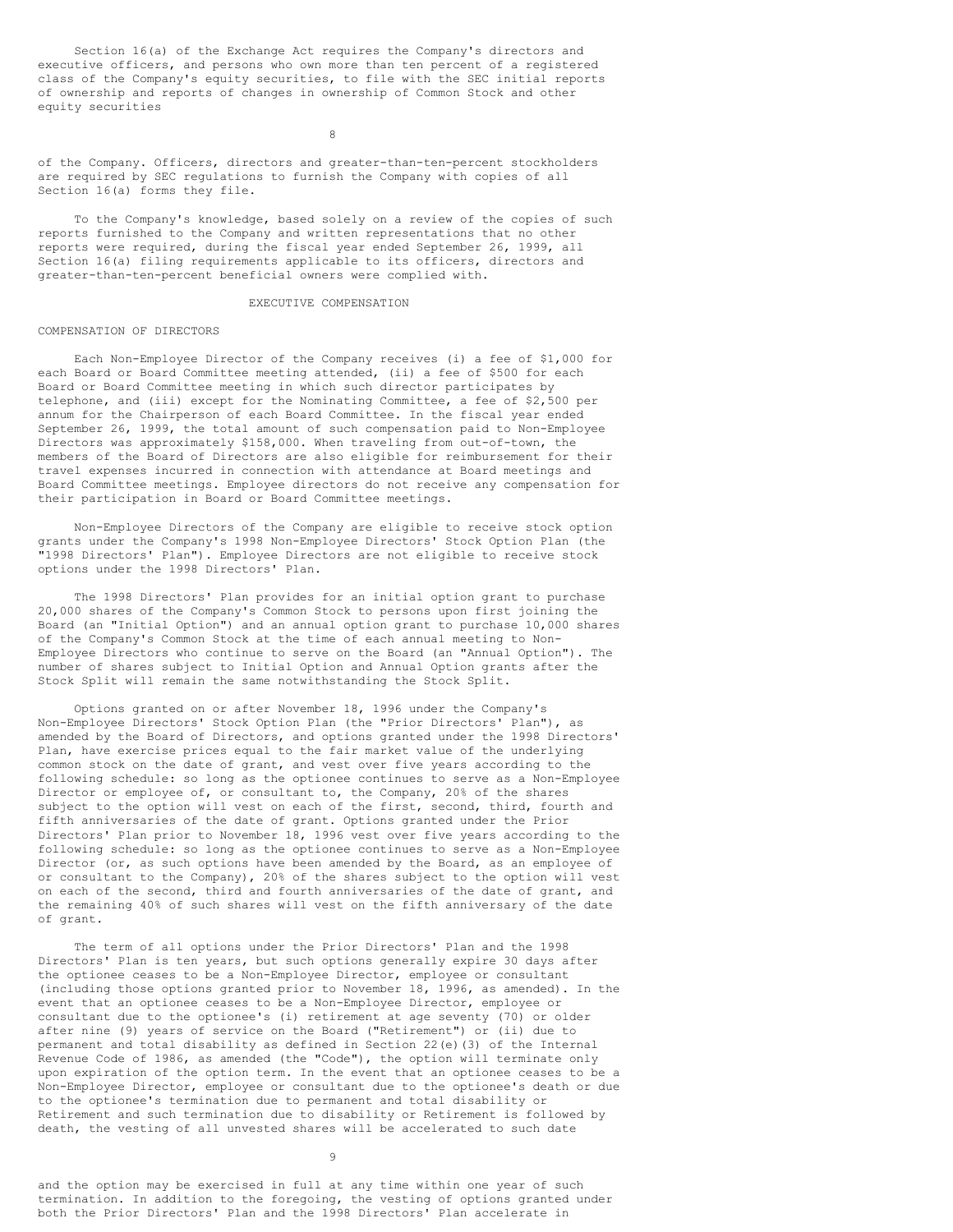connection with specified change of control transactions.

If any change is made in the stock subject to the Prior Directors' Plan or the 1998 Directors' Plan, or subject to any option granted thereunder, the Prior Directors' Plan and the 1998 Directors' Plan and options outstanding thereunder will be appropriately adjusted as to the type(s) and maximum number of securities subject to such plans and the type(s), number of securities and price per share of stock subject to such outstanding options.

During the fiscal year ended September 26, 1999, upon her election to the Board in December 1998, Ambassador Dougan was granted an Initial Option to purchase 160,000 shares of Common Stock (as adjusted for the Stock Split) pursuant to the 1998 Directors' Plan. In addition, during the fiscal year ended September 26, 1999, Annual Options to purchase an aggregate of 880,000 shares of the Company's Common Stock (as adjusted for the Stock Split) were granted to Non-Employee Directors serving on the Board on February 23, 1999 (the annual meeting date).

# COMPENSATION OF EXECUTIVE OFFICERS

## SUMMARY OF COMPENSATION

The following table shows, for each of the three fiscal years ended September 26, 1999, compensation awarded or paid to, or earned by the Company's Chief Executive Officer and its other four most highly compensated executive officers at September 26, 1999:

<TABLE> <CAPTION>

|                                                            |                     |                                                   |                                                             | LONG-TERM<br>COMPENSATION           |                                                                                                                                                                                                                                                                                                                       |  |
|------------------------------------------------------------|---------------------|---------------------------------------------------|-------------------------------------------------------------|-------------------------------------|-----------------------------------------------------------------------------------------------------------------------------------------------------------------------------------------------------------------------------------------------------------------------------------------------------------------------|--|
| NAME AND PRINCIPAL POSITION                                |                     | ANNUAL<br>COMPENSATION (1)<br>SALARY BONUS (#)(2) |                                                             | SECURITIES<br>UNDERLYING<br>OPTIONS | ALL OTHER<br>COMPENSATION (3)                                                                                                                                                                                                                                                                                         |  |
|                                                            | YEAR                |                                                   |                                                             |                                     |                                                                                                                                                                                                                                                                                                                       |  |
| $<$ S $>$                                                  | $\langle C \rangle$ |                                                   | $\langle C \rangle$ $\langle C \rangle$ $\langle C \rangle$ |                                     | <<                                                                                                                                                                                                                                                                                                                    |  |
| Irwin Mark Jacobs                                          | 1999                | \$773,085                                         | \$975,000                                                   | $\Omega$                            | \$302,909                                                                                                                                                                                                                                                                                                             |  |
| Chairman of the Board and                                  | 1998                | \$660,467                                         |                                                             | \$555,000 3,840,000                 | \$100,959                                                                                                                                                                                                                                                                                                             |  |
| Chief Executive Officer                                    | 1997                | \$538,394                                         | \$500,667                                                   | $\circ$                             | \$55,458                                                                                                                                                                                                                                                                                                              |  |
| Richard Sulpizio                                           | 1999                | \$537,323                                         | \$540,000                                                   | $\Omega$                            | \$32,133                                                                                                                                                                                                                                                                                                              |  |
| President and                                              | 1998                | \$413,154                                         |                                                             | $$280,000$ 1,200,000 \$ 50,801      |                                                                                                                                                                                                                                                                                                                       |  |
| Chief Operating Officer                                    | 1997                | \$340,411                                         | \$225,000                                                   | 800,000                             | \$20,981                                                                                                                                                                                                                                                                                                              |  |
| Anthony S. Thornley                                        | 1999                | \$402,125                                         | \$435,000                                                   |                                     | 0 $\frac{1}{2}$ $\frac{1}{2}$ $\frac{1}{2}$ $\frac{1}{2}$ $\frac{1}{2}$ $\frac{1}{2}$ $\frac{1}{2}$ $\frac{1}{2}$ $\frac{1}{2}$ $\frac{1}{2}$ $\frac{1}{2}$ $\frac{1}{2}$ $\frac{1}{2}$ $\frac{1}{2}$ $\frac{1}{2}$ $\frac{1}{2}$ $\frac{1}{2}$ $\frac{1}{2}$ $\frac{1}{2}$ $\frac{1}{2}$ $\frac{1}{2}$ $\frac{1}{2}$ |  |
| Executive Vice President                                   | 1998                | \$327,636                                         | \$225,000                                                   |                                     | $1,640,000$ \$ 3,515                                                                                                                                                                                                                                                                                                  |  |
| and Chief Financial Officer                                | 1997                | \$284,638                                         | \$150,000                                                   | $\circ$                             | \$25,239                                                                                                                                                                                                                                                                                                              |  |
| Andrew J. Viterbi 1999                                     |                     | \$440,583                                         | \$275,000                                                   | $\circ$                             | \$139,483                                                                                                                                                                                                                                                                                                             |  |
| Vice Chairman of the Board                                 | 1998                | \$399,870                                         | \$200,000                                                   | 600,000                             | \$46,308                                                                                                                                                                                                                                                                                                              |  |
|                                                            | 1997                | \$348,070                                         | \$201,600                                                   | $\circ$                             | \$33,211                                                                                                                                                                                                                                                                                                              |  |
| Steven R. Altman                                           | 1999                | \$323,862                                         | \$340,000                                                   | $\circ$                             | \$27,015                                                                                                                                                                                                                                                                                                              |  |
| Executive Vice President, General                          | 1998                | \$267,783                                         |                                                             | $$175,000$ 880,000                  | \$18,602                                                                                                                                                                                                                                                                                                              |  |
| Counsel and General Manager,                               |                     |                                                   |                                                             |                                     |                                                                                                                                                                                                                                                                                                                       |  |
| Technology<br>Transfer and Strategic Alliances<br>Division | 1997                | \$223,220                                         | \$125,000                                                   | $\circ$                             | \$2,605                                                                                                                                                                                                                                                                                                               |  |

 $<$ /TABLE>

- ---------------

(1) As permitted by rules established by the SEC, no amounts are shown with respect to certain "perquisites" where such amounts do not exceed in the aggregate the lesser of 10% of bonus plus salary or \$50,000.

(2) All share numbers give effect to the Stock Split.

10

(3) Includes Company matching 401(k) contributions, executive benefits payments, executive retirement stock matching, financial planning services and split-dollar life insurance as follows:

#### <TABLE> <CAPTION>

|                   |      | COMPANY<br>MATCHING<br>401(K) | EXECUTIVE<br><b>BENEFITS</b> | <b>EXECUTIVE</b><br>RETIREMENT<br>STOCK | FINANCIAL<br>PLANNING | SPLIT-DOLLAR<br>LIFE | TOTAL     |
|-------------------|------|-------------------------------|------------------------------|-----------------------------------------|-----------------------|----------------------|-----------|
| OTHER             |      |                               |                              |                                         |                       |                      |           |
| <b>NAME</b>       | YEAR | CONTRIBUTIONS                 | PAYMENTS                     | MATCHING (1)                            | SERVICES              | INSURANCE (2)        |           |
| COMPENSATION      |      |                               |                              |                                         |                       |                      |           |
|                   |      |                               |                              |                                         |                       |                      |           |
|                   |      |                               |                              |                                         |                       |                      |           |
| $<$ S $>$         | <<   | < <sub></sub>                 | < <sub></sub>                | <<                                      | <<                    | < <sub></sub>        | <<        |
| Irwin Mark Jacobs | 1999 | \$3,125                       | \$2,948                      | \$118,812                               | \$31,246              | \$146,778            | \$302,909 |
|                   | 1998 | \$2,659                       | \$2,948                      | \$76,576                                | \$6,545               | \$12,231             |           |
| .                 |      |                               |                              |                                         |                       |                      |           |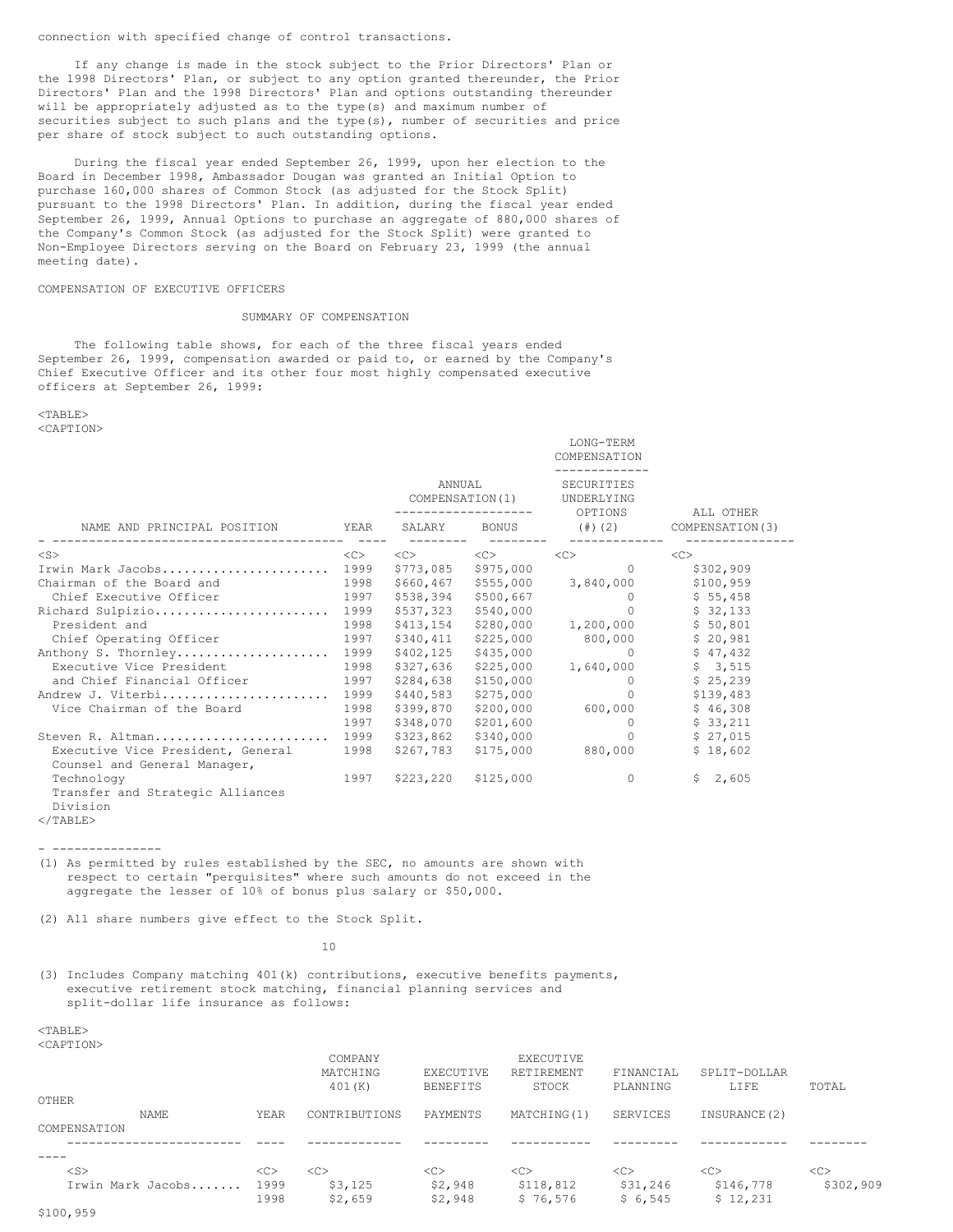|                            | 1997 | \$2,145 | \$2,948   | \$50,365       | \$ | $\circ$  | \$             | $\circ$     | \$        |
|----------------------------|------|---------|-----------|----------------|----|----------|----------------|-------------|-----------|
| 55,458<br>Richard Sulpizio | 1999 | \$3,125 | \$1,195   | \$17,589       |    | \$10,224 | \$             | $\mathbf 0$ | \$32,133  |
| 50,801                     | 1998 | \$2,659 | \$1,195   | \$38,787       |    | \$8,160  | \$             | $\circ$     | \$        |
|                            | 1997 | \$2,145 | \$1,195   | \$17,641       | \$ | $\circ$  | \$             | 0           | \$        |
| 20,981                     |      |         |           |                |    |          |                |             |           |
| Anthony S. Thornley        | 1999 | \$3,125 | \$1,260   | \$43,047       | \$ | $\circ$  | \$             | 0           | \$47,432  |
|                            | 1998 | \$2,255 | \$1,260   | \$<br>$\Omega$ | Ŝ  | $\Omega$ | Ś              | $\Omega$    | \$        |
| 3,515                      |      |         |           |                |    |          |                |             |           |
|                            | 1997 | \$2,145 | \$1,260   | \$21,834       | \$ | $\circ$  | \$             | $\circ$     | \$        |
| 25,239                     |      |         |           |                |    |          |                |             |           |
| Andrew J. Viterbi          | 1999 | \$3,125 | \$2,410   | \$54,465       |    | \$21,653 | \$57,830       |             | \$139,483 |
|                            | 1998 | \$2,659 | \$2,410   | \$36,420       | S  | $\Omega$ | $\mathsf{S}^-$ | 4,819       | \$        |
| 46,308                     |      |         |           |                |    |          |                |             |           |
|                            | 1997 | \$2,145 | \$2,410   | \$28,656       | \$ | $\circ$  | \$             | $\circ$     | \$        |
| 33,211                     |      |         |           |                |    |          |                |             |           |
| Steven R. Altman           | 1999 | \$3,125 | \$<br>460 | \$23,430       | \$ |          | \$             | $\mathbf 0$ | \$27,015  |
|                            | 1998 | \$2,659 | 460<br>\$ | \$14,244       |    | \$1,239  | \$             | $\circ$     | \$        |
| 18,602                     |      |         |           |                |    |          |                |             |           |
|                            | 1997 | \$2,145 | \$<br>460 | \$<br>$\circ$  | \$ | $\circ$  | \$             | $\circ$     | \$        |
| 2,605                      |      |         |           |                |    |          |                |             |           |

</TABLE>

- ---------------

- (1) The Company has a voluntary retirement plan that allows eligible executives to defer up to 100% of their income on a pre-tax basis. The Company will match in stock, subject to vesting, up to 50% of a participant's eligible contributions. Eligible contributions refer to: (a) 15% of salary through December 31, 1998; (b) 15% of bonus paid for fiscal years through 1997; (c) 20% of bonus paid with respect to fiscal year 1998; and (d) 20% of income on or after January 1, 1999. The values stated above are the values of the Company's quarterly contributions on their respective dates of contribution. A participant becomes fully vested in Company contributions at age 65, with partial vesting beginning after the participant reaches age 61 and has at least three years of employment with the Company, or has participated in the plan for more than ten years. Employee and Company contributions are unsecured and subject to the general creditors of the Company. At September 26, 1999, Dr. Jacobs, Mr. Sulpizio, Mr. Thornley, Dr. Viterbi and Mr. Altman were 100%, 0%, 0%, 90% and 0% vested, respectively.
- (2) Represents the dollar value of the benefit or premiums paid for a split-dollar life insurance policy (unrelated to term life insurance coverage) reflecting the present value of the economic benefit of the premiums paid by the Company during the fiscal year which ended September 26, 1999.

#### 11

# STOCK OPTION GRANTS AND EXERCISES

The Company grants options to its executive officers under the Option Plan. As of December 24, 1999, options to purchase a total of 118,491,756 shares were outstanding under the Option Plan, and options to purchase 58,409,308 shares remained available for grant thereunder, in each case, as adjusted for the Stock Split. During fiscal 1999, no options were granted to Named Executive Officers.

The following table shows for the fiscal year ended September 26, 1999 certain information regarding options exercised by and held at year end by the Named Executive Officers. All share numbers in the following table are adjusted for the Stock Split.

AGGREGATED OPTION EXERCISES IN LAST FISCAL YEAR AND FISCAL YEAR-END OPTION VALUES

 $<$ TABLE>  $\sim$ CAD<sup>T</sup>ION

| SUAPIIUNZ                  |           |               |                                                   |                                 |  |  |
|----------------------------|-----------|---------------|---------------------------------------------------|---------------------------------|--|--|
|                            | SHARES    |               |                                                   | NUMBER OF SECURITIES UNDERLYING |  |  |
|                            | ACOUIRED  |               | UNEXERCISED OPTIONS HELD AT<br>SEPTEMBER 26, 1999 |                                 |  |  |
|                            | ON        | VALUE         |                                                   |                                 |  |  |
|                            | EXERCISE  |               |                                                   |                                 |  |  |
| NAME.                      | (  # )    | (S)           | EXERCISABLE (#)                                   | UNEXERCISABLE (#)               |  |  |
| $<$ S $>$                  | <<        | <<            | <<                                                | <<                              |  |  |
| Irwin Mark Jacobs          | $\Omega$  | S<br>$\Omega$ | 4,560,000                                         | 4,000,000                       |  |  |
| Richard Sulpizio 1,100,000 |           | \$17,728,000  | 788,000                                           | 1,792,000                       |  |  |
| Anthony S.                 |           |               |                                                   |                                 |  |  |
| Thornley                   | 640,000   | \$14,844,320  | 520,000                                           | 1,520,000                       |  |  |
| Andrew J. Viterbi          | 1,544,000 | \$28,264,480  |                                                   | 896,000                         |  |  |
| Steve R. Altman            | 808,000   | \$13.411.160  | 68,000                                            | 904,000                         |  |  |
|                            |           |               |                                                   |                                 |  |  |

<CAPTION>

VALUE OF UNEXERCISED IN-THE-MONEY OPTIONS AT SEPTEMBER 26, 1999(1)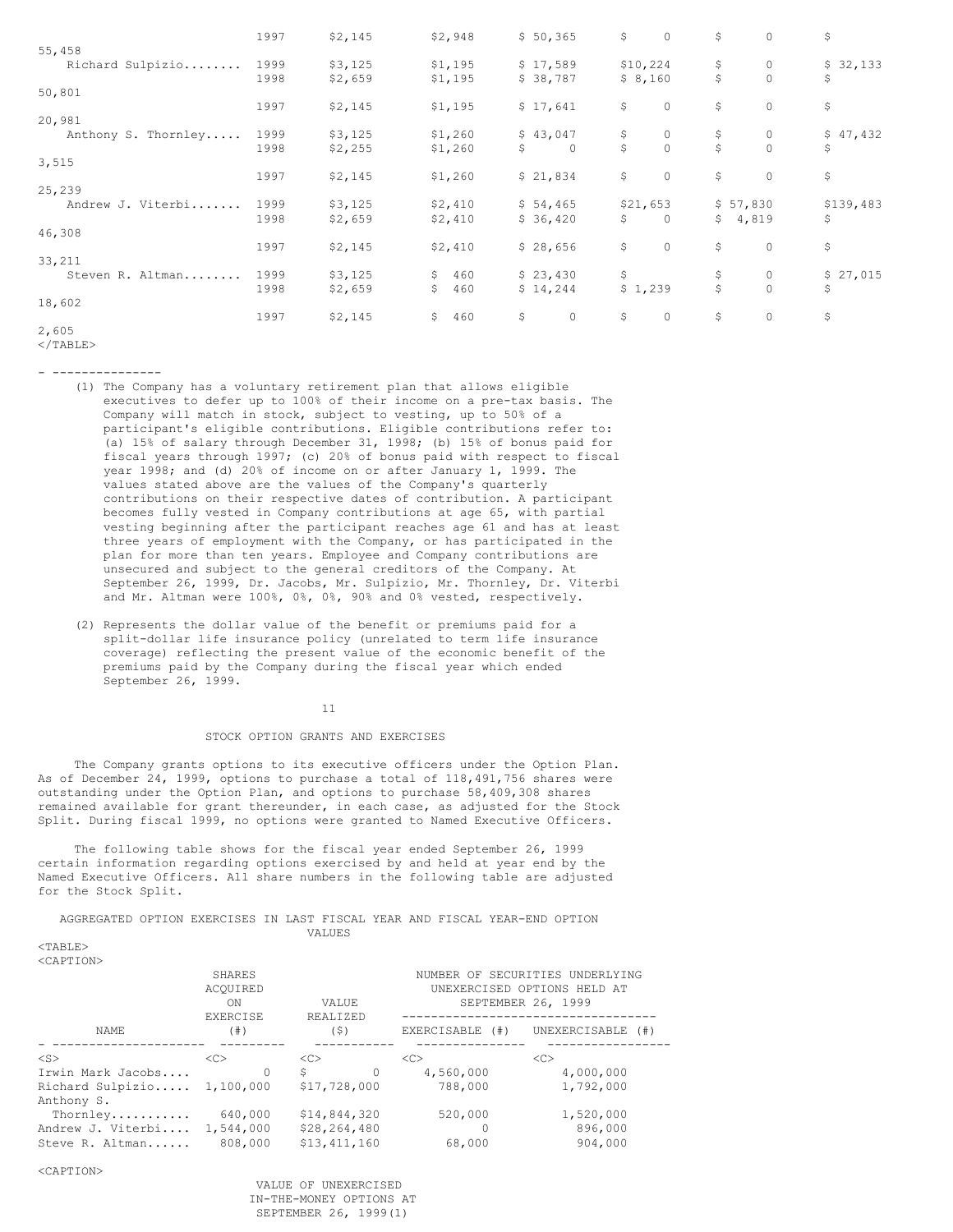| NAME.                                | EXERCISABLE (\$) | UNEXERCISABLE<br>(S) |
|--------------------------------------|------------------|----------------------|
| $<$ S>                               | <<               | < <sub></sub>        |
| Irwin Mark Jacobs                    | \$194,678,640    | \$162,330,560        |
| Richard Sulpizio                     | \$32,401,190     | \$73, 298, 960       |
| Anthony S.                           |                  |                      |
| Thornley                             | \$21,176,440     | \$61,419,880         |
| Andrew J. Viterbi                    | Ś                | \$36,679,840         |
| Steve R. Altman<br>$\langle$ /TABLE> | Ŝ.<br>2,743,970  | \$36,742,140         |

- ---------------

(1) Represents the closing price per share of the underlying shares on the last day of the fiscal year less the option exercise price multiplied by the number of shares. The closing value per share was \$189.50, on a pre-Stock Split basis, on the last trading day of the fiscal year as reported on the Nasdaq National Market (or, giving effect to the Stock Split as though it had occurred prior to such time, \$47.375 per share).

> REPORT OF THE COMPENSATION COMMITTEE OF THE BOARD OF DIRECTORS ON EXECUTIVE COMPENSATION(1)

### OVERVIEW

The Compensation Committee of the Board of Directors (the "Committee") administers the Company's executive compensation program. The Committee is composed of four outside directors. The Committee reviews and approves the compensation philosophy and program design, and individual officer base salary, annual cash bonus and stock option grants. Among other responsibilities, the Compensation Committee reviews and approves various officer and general employee compensation and benefits policies and practices.

# EXECUTIVE OFFICER COMPENSATION PHILOSOPHY

The Company's employee compensation philosophy is to offer a total compensation approach that includes market-sensitive base salary, performance-based individual bonuses, a unique package of benefits and a workplace environment that creates advantage for the Company within the extremely competitive high technology business environment. Long-term incentive compensation, and broad-based employee ownership of the Company's stock, is achieved through a stock option program in which most employees are eligible to participate, and an Employee Stock Purchase Plan. This approach enables the Company to attract, retain and motivate employees and to align the interests of employees to the interests of shareholders. The Company's compensation philosophy for its officers is similar to that of all employees.

- ---------------

(1) The material in this report is not "soliciting material," is not deemed filed with the SEC and is not to be incorporated by reference in any filing of the Company under the Securities Act of 1933, as amended, or the Securities Exchange Act of 1934, as amended, whether made before or after the date hereof and irrespective of any general incorporation language in any such filing.

12

#### Annual Base Salary

The Committee establishes the annual base salary for the executive officers in line with their responsibilities and with external market practices. In determining base salary, the Committee reviews information from third-party, nationally recognized surveys of similar high technology companies. Individual officer salaries are established at appropriate levels comparable to the 75th percentile of base salary practices among the surveyed high technology companies.

# Annual Incentive Bonus

The Executive Bonus Plan rewards achievement of specified levels of corporate revenue and earnings, division revenue and earnings where appropriate and individual performance. Officers are eligible to receive a pre-determined portion of their base salary as a targeted annual incentive bonus. A predetermined formula, which takes into account revenue and earnings performance against the annual plan approved by the Board of Directors, is used to determine the financially-based component of the bonus award. The individually-based component of the bonus award is based upon discretionary assessment of each officer's performance and contribution to the Company during the prior fiscal year.

# Long-Term Equity Compensation

The Company grants stock options throughout the organization to provide long-term incentives and align employee and stockholder interests. Individual grants are based on various factors, including performance and contribution, value of current unexercisable options, estimated value of proposed option grant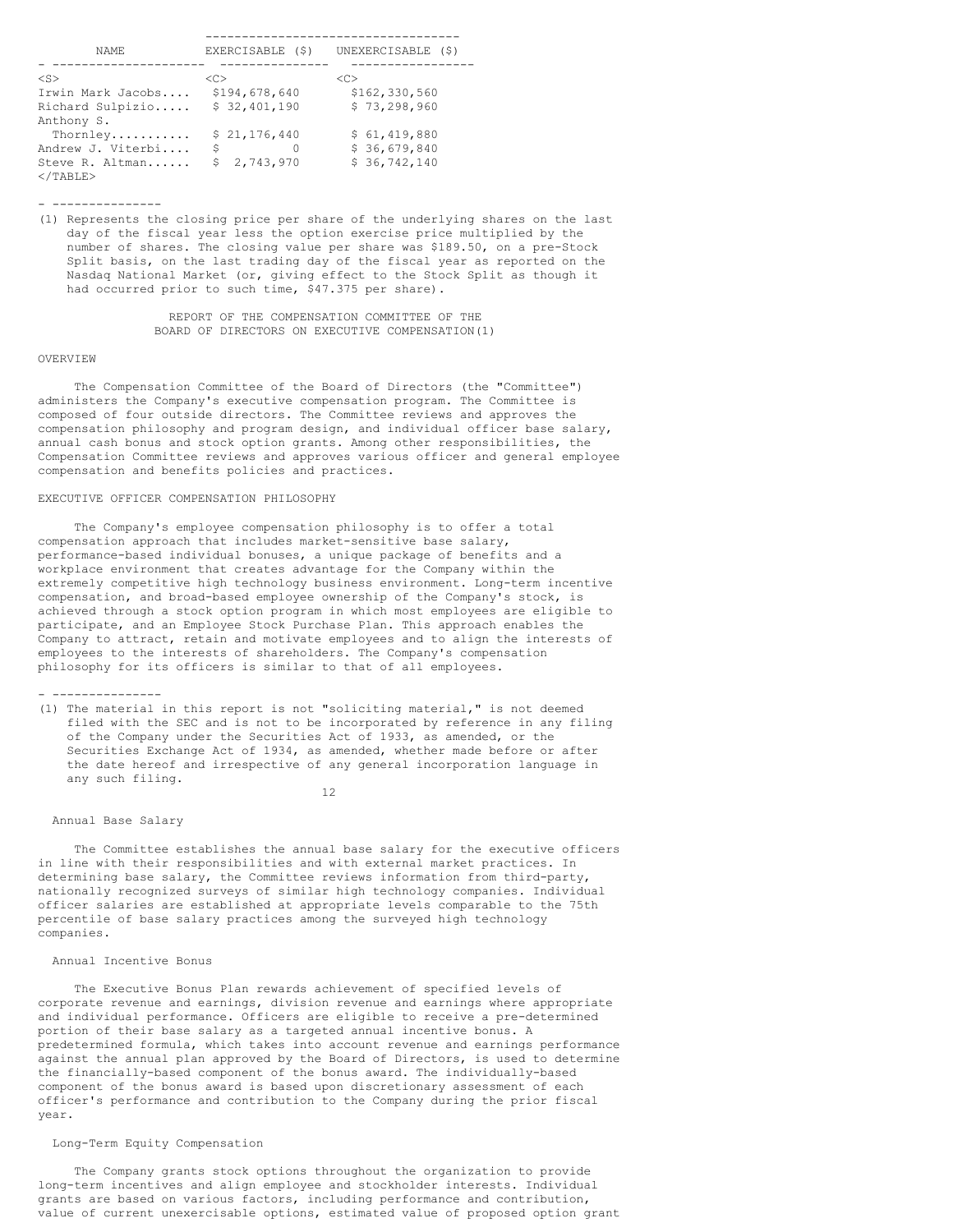#### and market practices.

Stock options are granted at an option price equal to the fair market value of the Company's Common Stock on the date of the grant and are subject to vesting over five years. The option vesting period is designed to encourage employees to work with a long-term view of the Company's welfare and to establish their long-term affiliation with the Company. It is also designed to reduce employee turnover and to retain the trained skills of valued staff.

Section 162(m) of the Code limits the Company to a deduction for federal income tax purposes of no more than \$1 million of compensation paid to certain Named Executive Officers in a taxable year. Compensation above \$1 million may be deducted if it is "performance-based compensation" within the meaning of the Code. The Compensation Committee has determined that both payments under the Executive Bonus Plan and stock options granted by the Compensation Committee under the Company's 1991 Stock Option Plan with an exercise price at least equal to the fair market value of the Company's Common Stock on the date of grant shall be treated as "performance-based compensation."

#### CHAIRMAN AND CHIEF EXECUTIVE OFFICER SALARY

Dr. Irwin Mark Jacobs, a founder of the Company, has led the Company to another successful year in fiscal 1999. Company performance for fiscal 1999 reflected a 17% increase in revenues and a 73% increase in earnings per share over fiscal 1998. Additionally, the Company accomplished major strategic achievements in its respective business lines and overall strategy. In accordance with the policies noted above, at the end of fiscal 1998 the Committee set Dr. Jacobs' fiscal 1999 base salary at \$773,000, a 17% increase over fiscal 1998. In consideration of his leadership during fiscal 1999 and the Company's financial performance, after the end of fiscal 1999 the Committee awarded Dr. Jacobs a \$975,000 bonus and a stock option grant to purchase 400,000 shares of the Common Stock at an exercise price of \$83.50 per share (as adjusted for the Stock Split).

> COMPENSATION COMMITTEE Jerome S. Katzin, Chairman Diana Lady Dougan Duane A. Nelles Marc I. Stern

13

#### PERFORMANCE MEASUREMENT COMPARISON

The following graph compares total stockholder return on the Company's Common Stock since September 23, 1994 to four indices: the Standard  $\stackrel{\cdot}{\bullet}$  Poor's 500 Stock Index (the "S&P 500"), the Nasdaq Total Return Index for the Nasdaq Stock Market, U.S. companies (the "Nasdaq-US") and the Nasdaq Total Return Index for Communications Equipment Stocks, SIC 3660-3669 (the "Nasdaq-Industry"). The S&P 500 tracks the aggregate price performance of the equity securities of 500 U.S. companies selected by Standard & Poor's Index Committee to include leading companies in leading industries and to reflect the U.S. stock market. The S&P Index Committee selected the Company's Common Stock for inclusion in the S&P 500 in July 1999, and the Company is therefore required by SEC rules to present a comparison of total stockholder return on the Company's Common Stock since September 23, 1994 to the performance of the S&P 500 during the same period. The Nasdaq-US tracks the aggregate price performance of all equity securities of U.S. companies traded on the Nasdaq National Market (the "NNM") and the Nasdaq SmallCap Market (the "SmallCap Market"). The Nasdaq-Industry tracks the aggregate price performance of equity securities of communications equipment companies traded on the NNM and the SmallCap Market. The total return for the Company's stock and for each index assumes the reinvestment of dividends, except for the shares of Leap Wireless International, Inc. issued to stockholders as a dividend on September 23, 1998, dividends have never been declared on the Company's stock, and is based on the returns of the component companies weighted according to their capitalizations as of the end of each quarterly period. The Company's Common Stock is traded on the NNM and is a component of each of the S&P 500, the Nasdaq-US and the Nasdaq-Industry. Over the five year period indicated below, approximately 31% of the return on investment for the Nasdaq-Industry Index was due to the increase in the value of the Company's Common Stock during that period.(1)

# COMPARISON OF CUMULATIVE TOTAL RETURN ON INVESTMENT SINCE SEPTEMBER 23, 1994(2)

# PERFORMANCE GRAPH

 $<$ TABLE> <CAPTION>

S&P 500 NASDAQ INDUSTRY QUALCOMM ------- INDEX (SIC 3660- NASDAQ U.S. BASELINE INDEX ON

9/23/94

---------------

INCORPORATED 3669) COMPANIES INDEX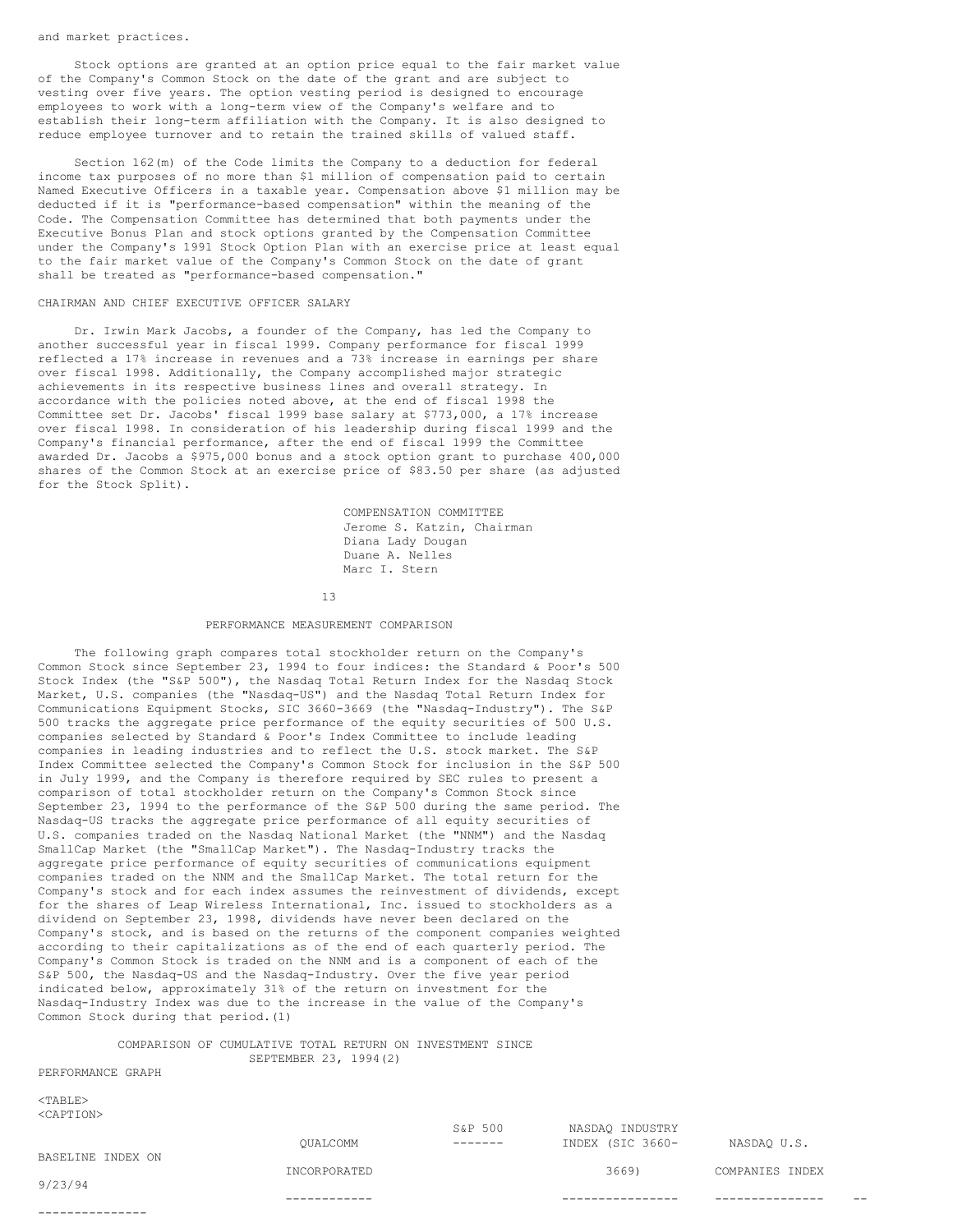| $<$ S $>$                     | <<        | $<\infty$ | $<$ C>    | $<$ C $>$ | << |
|-------------------------------|-----------|-----------|-----------|-----------|----|
| 9/23/94                       | 100.0000  | 100.0000  | 100.0000  | 100.0000  |    |
| 100.0000                      |           |           |           |           |    |
| 12/23/94                      | 96.8669   | 99.9843   | 112.6520  | 98.4210   |    |
| 100.0000                      |           |           |           |           |    |
| 3/24/95                       | 122.2590  | 109.7190  | 137.4200  | 108.9160  |    |
| 100.0000                      |           |           |           |           |    |
| 6/23/95                       | 126.9620  | 120.1940  | 175.4320  | 125.0780  |    |
| 100.0000                      |           |           |           |           |    |
| 9/22/95                       | 176.8060  | 129.7450  | 214.9720  | 140.7070  |    |
| 100.0000                      |           |           |           |           |    |
| 12/29/95                      | 165.3850  | 137.5620  | 214.5720  | 141.0200  |    |
| 100.0000                      |           |           |           |           |    |
| 3/29/96                       | 159.6150  | 144.9450  | 230.5740  | 147.6230  |    |
| 100.0000                      |           |           |           |           |    |
| 6/28/96                       | 204.3270  | 151.4500  | 304.3290  | 159.6500  |    |
| 100.0000                      |           |           |           |           |    |
| 9/27/96                       | 163.8750  | 156.1310  | 314.3990  | 165.8320  |    |
| 100.0000                      |           |           |           |           |    |
| 12/27/96                      | 152.3540  | 169.1460  | 309.5220  | 173.7200  |    |
| 100.0000                      |           |           |           |           |    |
| 3/27/97                       | 225.2390  | 173.6800  | 300.2540  | 167.8960  |    |
| 100.0000                      |           |           |           |           |    |
| 6/27/97                       | 190.9130  | 204.0020  | 380.2490  | 193.4620  |    |
| 100.0000                      |           |           |           |           |    |
| 9/26/97                       | 210.8980  | 219.2830  | 455.3850  | 226.5680  |    |
| 100.0000                      |           |           |           |           |    |
| 12/26/97                      | 174.2200  | 225.5780  | 425.5300  | 204.6170  |    |
| 100.0000                      |           |           |           |           |    |
| 3/27/98                       | 187.8560  | 257.0440  | 515.6650  | 247.0580  |    |
| 100.0000                      |           |           |           |           |    |
| 6/26/98                       | 203.6090  | 265.5310  | 568.5070  | 252.0840  |    |
| 100.0000                      |           |           |           |           |    |
| 9/25/98                       | 205.2720  | 239.1180  | 425.3710  | 237.3620  |    |
| 100.0000                      |           |           |           |           |    |
| 12/24/98                      | 205.5230  | 290.0410  | 547.0810  | 295.5470  |    |
| 100.0000                      |           |           |           |           |    |
| 3/26/99                       | 449.0320  | 304.4930  | 768.4140  | 322.6960  |    |
| 100.0000                      |           |           |           |           |    |
| 6/25/99                       | 1020.3200 | 325.9580  | 1179.1500 | 348.9910  |    |
| 100.0000                      |           |           |           |           |    |
| 9/24/99                       | 1525.4500 | 305.6060  | 1467.3300 | 373.8900  |    |
| 100.0000<br>$\langle$ /TARLE> |           |           |           |           |    |
|                               |           |           |           |           |    |

Note: Historical stock price performance is not necessarily indicative of future price performance.

14

The Company's closing stock price on September 26, 1999, the last trading day of the Company's 1999 fiscal year, was \$189.50 per share (or, giving effect to the Stock Split as though it had occurred prior to such time, \$47.375 per share).

- ---------------

- (1) The material in this report is not "soliciting material," is not deemed filed with the SEC and is not to be incorporated by reference in any filing of the Company under the Securities Act of 1933, as amended, or the Securities Exchange Act of 1934, as amended, whether made before or after the date hereof and irrespective of any general incorporation language in any such filing.
- (2) Shows the cumulative total return on investment assuming an investment of \$100 in each of the Company, the S&P 500, the Nasdaq-US and the Nasdaq-Industry on September 23, 1994. All returns are reported as of the Company's fiscal quarter end, which is the last Sunday of the month in which the quarter ends, whereas the numbers for the S&P 500 are calculated as of the last day of the month in which the quarter ends.

# CERTAIN TRANSACTIONS

The Company's Bylaws provide that the Company will indemnify its directors and may indemnify its officers, employees, and other agents to the fullest extent permitted by law. The Company believes that indemnification under its Bylaws covers at least negligence and gross negligence by indemnified parties, and may require the Company to advance litigation expenses in the case of stockholder derivative actions or other actions, against an undertaking by the indemnified party to repay such advances if it is ultimately determined that the indemnified party is not entitled to indemnification.

In addition, the Company's Certificate of Incorporation provides that, pursuant to Delaware law, its directors shall not be liable for monetary damages for breach of the directors' fiduciary duty of care to the Company and its stockholders. This provision in the Certificate of Incorporation does not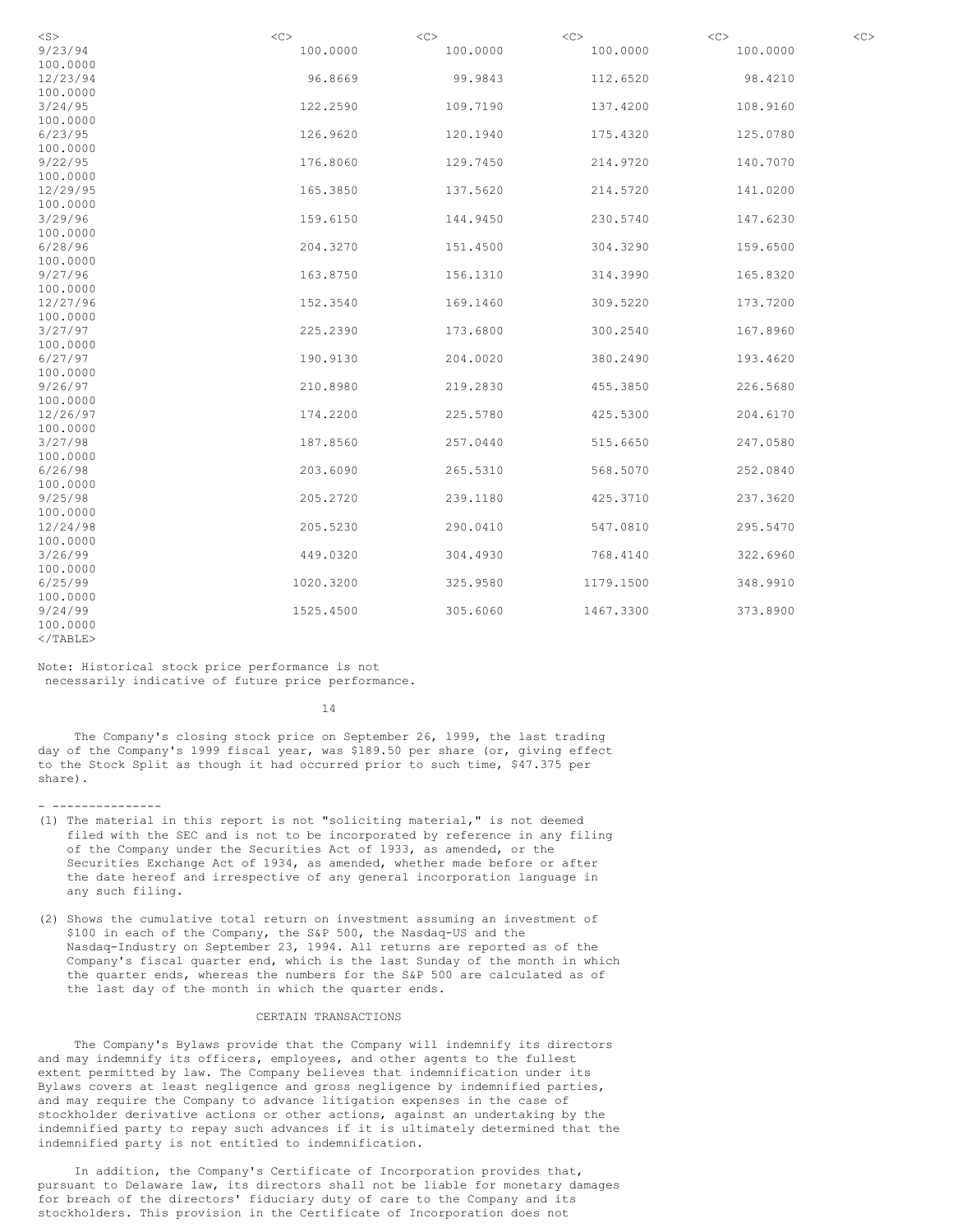eliminate the duty of care, and in appropriate circumstances equitable remedies such as injunctive or other forms of non-monetary relief will remain available under Delaware law. In addition, each director will continue to be subject to liability for breach of the director's duty of loyalty to the Company for acts or omissions not in good faith or involving intentional misconduct, for knowing violations of law, for actions leading to improper personal benefit to the director, and for payment of dividends or approval of stock repurchases or redemptions that are unlawful under Delaware law. The provision also does not affect a director's responsibilities under any other law, such as the federal securities laws or state or federal environmental laws.

The Company has entered into separate indemnification agreements with its directors. These agreements may require the Company, among other things, to indemnify the directors against certain liabilities that may arise by reason of their status or service as directors (other than liabilities arising from willful misconduct of a culpable nature), to advance their expenses incurred as a result of any proceeding against them as to which they could be indemnified and to obtain directors' insurance if available on reasonable terms.

The Company maintains insurance policies covering officers and directors under which the insurers agree to pay, subject to certain exclusions, including certain violations of securities laws, for any claim made against the directors and officers of the Company for a wrongful act that they may become legally obligated to pay or for which the Company is required to indemnify the officers or directors. The Company believes that its Certificate of Incorporation and Bylaw provisions, indemnification agreements and such insurance policies are necessary to attract and retain qualified persons as directors and officers.

At present, there is no pending litigation or proceeding involving a director, officer, employee or other agent of the Company as to which indemnification is being sought nor is the Company aware of any threatened litigation that may result in claims for indemnification by any director, officer, employee or other agent.

The Company's policy is that it will not make loans to or enter into other transactions with directors, officers, or affiliates unless such loans or transactions are approved by a majority of the Company's

15

disinterested directors, may reasonably be expected to benefit the Company and are determined to be on terms no less favorable to the Company than could be obtained in arm's length transactions with unaffiliated third parties.

In July 1999, the Company completed a public offering of shares of its Common Stock in which it raised approximately \$1.079 billion in net proceeds. Goldman, Sachs & Co. acted as one of the managing underwriters in the public offering. Mr. Sacerdote, a Director of the Company, is an advisory director of the Goldman Sachs Group, L.P.

#### OTHER MATTERS

The Board of Directors knows of no other matters that will be presented for consideration at the Annual Meeting. If any other matters are properly brought before the meeting, it is the intention of the persons named in the accompanying proxy to vote on such matters in accordance with their best judgment.

A copy of the Company's Annual Report on Form 10-K for the fiscal year ended September 26, 1999, as filed with the SEC, excluding exhibits, may be obtained by stockholders without charge by written request addressed to Investor Relations, 5775 Morehouse Dr., San Diego, California 92121-1714 or may be accessed on the Internet at: http://www.qualcomm.com/IR/virtual/.

By Order of the Board of Directors

/s/ IRWIN MARK JACOBS Irwin Mark Jacobs Chairman of the Board and Chief Executive Officer

January 26, 2000

## 16 QUALCOMM INCORPORATED

PROXY SOLICITED BY THE BOARD OF DIRECTORS FOR THE ANNUAL MEETING OF STOCKHOLDERS TO BE HELD ON MARCH 7, 2000.

The undersigned hereby appoints Irwin Mark Jacobs, Anthony S. Thornley and Steven R. Altman, and each of them, as attorneys and proxies of the undersigned, with full power of substitution, to vote all of the shares of stock of QUALCOMM Incorporated (the "Company") which the undersigned may be entitled to vote at the Annual Meeting of Stockholders of the Company to be held at Copley Symphony Hall, 750 B Street, San Diego, CA 92101, on Tuesday, March 7, 2000 at 9:30 a.m. local time and at any and all adjournments or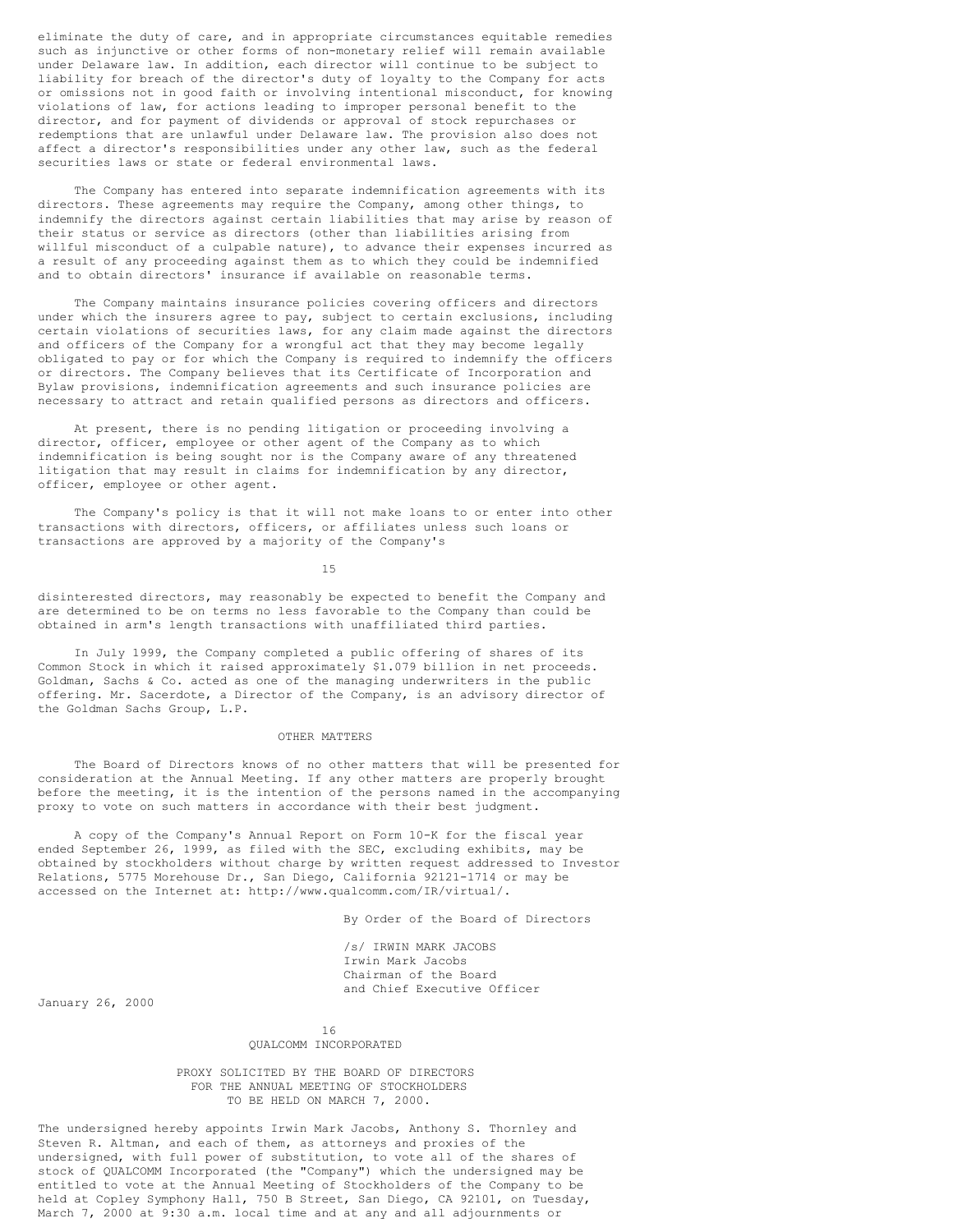postponements thereof, with all powers that the undersigned would possess if personally present, upon and in respect of the following matters and in accordance with the following instructions, with discretionary authority as to any and all other matters that may properly come before the meeting.

UNLESS A CONTRARY DIRECTION IS INDICATED, THIS PROXY WILL BE VOTED FOR ALL NOMINEES LISTED IN PROPOSAL 1 AND FOR PROPOSALS 2 AS MORE SPECIFICALLY DESCRIBED IN THE PROXY STATEMENT. IF SPECIFIC INSTRUCTIONS ARE INDICATED, THIS PROXY WILL BE VOTED IN ACCORDANCE THEREWITH.

YOUR VOTE IS IMPORTANT. IF YOU ARE NOT VOTING BY TELEPHONE, YOUR ARE URGED TO COMPLETE, SIGN, DATE AND PROMPTLY RETURN THE ACCOMPANYING PROXY IN THE ENCLOSED ENVELOPE.

#### QUALCOMM INCORPORATED

PLEASE MARK VOTE IN OVAL IN THE FOLLOWING MANNER USING DARK INK ONLY.

THE BOARD OF DIRECTORS RECOMMENDS THAT THE STOCKHOLDERS VOTE FOR EACH OF THE NOMINEES FOR DIRECTOR AND VOTE FOR PROPOSALS 2.

1. To elect four Class III directors whether by cumulative voting or otherwise, to hold office until the 2003 Annual Meeting of Stockholders.

NOMINEES: 01 Richard C. Atkinson 03 Peter M. Sacardote and 02 Diana Lady Dougan 04 Marc I. Stern. 02 Diana Lady Dougan For All Withhold All For All Except Nominee Exceptions (INSTRUCTION: To withhold authority to vote for any nominee(s) write such nominee(s)' name(s) above.)

- 2. To ratify the selection of PricewaterhouseCoopers LLP as the Company's independent accountants for the Company's fiscal year ending September 24, 2000.
- FOR AGAINST ABSTAIN

If not voting by telephone, please vote, date and promptly return this proxy in the enclosed return envelope which is postage prepaid if mailed in the United States.

DATED \_\_\_\_\_\_\_\_\_\_\_\_\_\_\_\_\_\_\_\_\_\_\_\_\_\_, 2000

\_\_\_\_\_\_\_\_\_\_\_\_\_\_\_\_\_\_\_\_\_\_\_\_\_\_\_\_\_\_\_\_\_\_\_\_\_\_

\_\_\_\_\_\_\_\_\_\_\_\_\_\_\_\_\_\_\_\_\_\_\_\_\_\_\_\_\_\_\_\_\_\_\_\_\_\_

Signature

### Signature

Please sign exactly as your name appears hereon. If the stock is registered in the names of two or more persons, each should sign. Executors, administrators, trustees, guardians and attorneys-in-fact should add their titles. If signer is a corporation, please give full corporate name and have a duly authorized officer sign, stating title. If signer is a partnership, please sign in partnership name by authorized person.

FOLD AND DETACH HERE

CONTROL NUMBER

VOTE BY TELEPHONE CALL "TOLL FREE" ON A TOUCH TONE TELEPHONE 1-888-776-5661 THERE IS NO CHARGE FOR THIS CALL

Your telephone vote authorizes the voting of your shares in the same manner as if you marked, signed and returned your proxy card.

You will be asked to enter a Control Number which is located in the box on the left side of this form. IF YOU ENTER YOUR CONTROL NUMBER, BUT DO NOT MAKE A CHOICE ON ANY ITEM, YOUR SHARES WILL BE VOTED FOR ITEM 1 AND ITEM 2.

OPTION #1: To vote as the Board of Directors recommends on ALL items: Press 1

WHEN ASKED, PLEASE CONFIRM YOUR VOTE BY PRESSING 1.

OPTION #2: If you choose to vote on each item separately, press 0 and listen to the instructions: